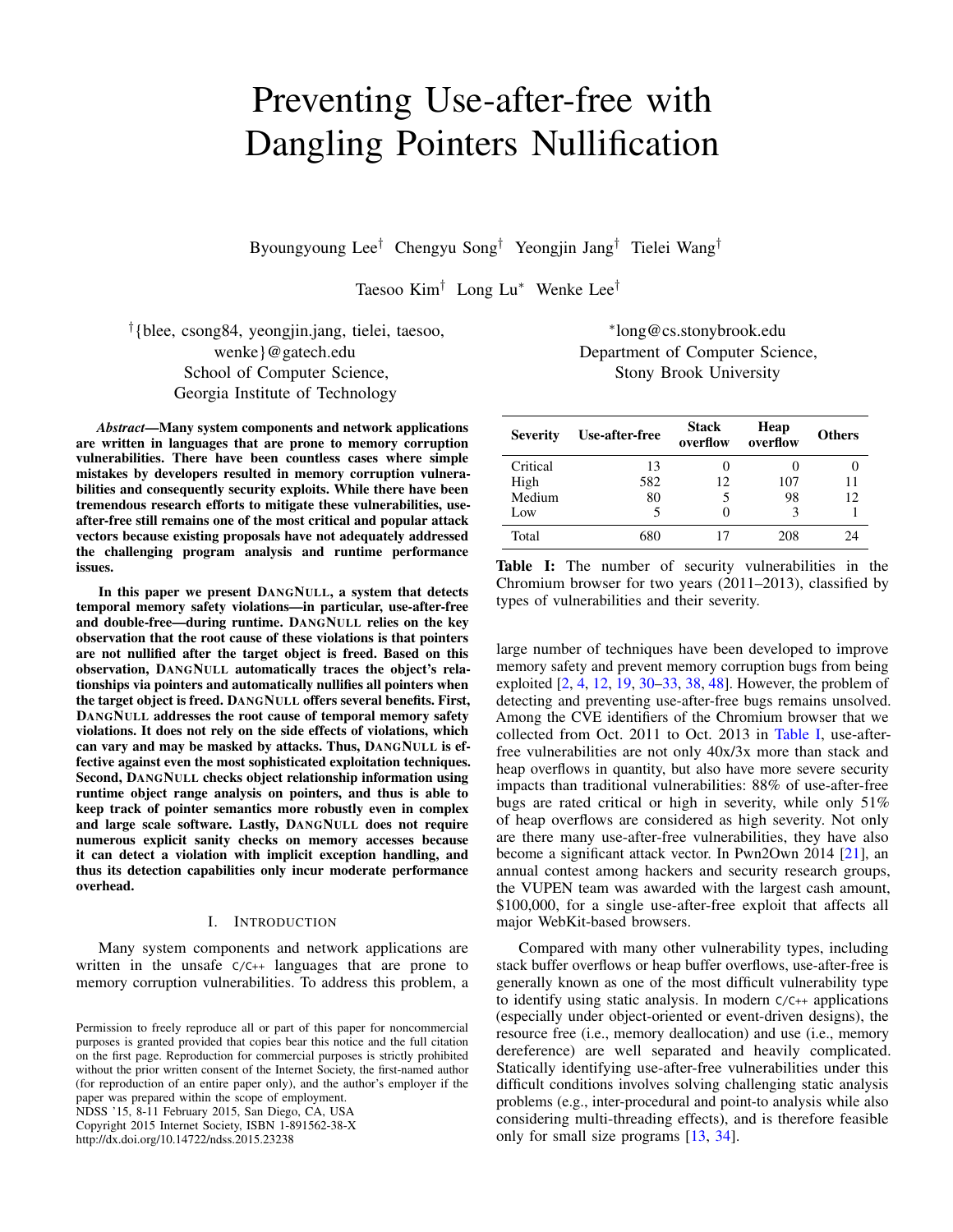| Category                 | <b>Protection</b><br><b>Technique</b> | <b>Explicit</b><br><b>Checks</b> | <b>Liveness</b><br><b>Support</b> | <b>False positive</b><br>Rates | <b>Bypassable</b> | <b>Bypassing Exploit Technique</b> |
|--------------------------|---------------------------------------|----------------------------------|-----------------------------------|--------------------------------|-------------------|------------------------------------|
|                          | <b>DANGNULL</b>                       | N <sub>o</sub>                   | Yes                               | Low                            | No                | N/A                                |
| Use-after-free detectors | <b>CETS</b> [30]                      | Yes                              | No                                | High                           | No                | N/A                                |
|                          | Undangle $[6]$                        | Yes                              | No                                | Low                            | No                | N/A                                |
|                          | Xu et al. $[48]$                      | Yes                              | No                                | Low                            | No                | N/A                                |
|                          | AddressSanitizer [38]                 | Yes                              | No                                | Low                            | Yes               | Heap manipulation                  |
| Memory error detectors   | Memcheck [32]                         | Yes                              | No                                | High                           | No                | N/A                                |
|                          | Purify $[19]$                         | Yes                              | No                                | High                           | No                | N/A                                |
|                          | CCFIR $[50]$                          | Yes                              | N <sub>0</sub>                    | Low                            | Yes               | Abusing coarse grained CFI         |
| Control Flow Integrity   | $bin-CFI$ [51]                        | Yes                              | No                                | Low                            | <b>Yes</b>        | or                                 |
|                          | SafeDispatch [22]                     | Yes                              | No                                | Low                            | Yes               | corrupting non-function pointers   |
|                          | Cling $[2]$                           | No                               | No                                | Low                            | Yes               | Heap manipulation                  |
| Safe memory allocators   | DieHarder [33]                        | No                               | No                                | Low                            | Yes               | Heap manipulation                  |

<span id="page-1-0"></span>Table II: Comparing the proposed system DANGNULL with other protection techniques detecting use-after-free. The Explicit checks column represents whether the technique explicitly instruments checks to detect use-after-free except via pointer propagation. The Liveness support column represents whether the technique may continuously run an instrumented application as if use-after-free vulnerabilities are patched. The False positive rates column represents whether the technique would generate the high/low number of false alarms on benign inputs, and high false positive rates imply that it would be difficult to be deployed for large scale software. The Bypassable column shows whether the protection technique can be bypassable with the following column's exploitation technique. Overall, while all other protection techniques show either high false positive rates or being bypassable, DANGNULL achieves both low false positive rates and being non-bypassable against sophisticated exploitation techniques. [§VII](#page-11-0) describes more details on each protection technique.

Most research efforts to detect use-after-free vulnerabilities are relying on either additional runtime checks or dynamic analysis (listed in [Table II\)](#page-1-0). For instance, use-after-free detectors including [\[30,](#page-14-2) [48\]](#page-14-5) have been proposed to address dangling pointer issues. By maintaining metadata for each pointer and tracking precise pointer semantics (i.e., which pointer points to which memory region), these tools can identify dangling pointers or prevent memory accesses through dangling pointers. However, precisely tracking runtime semantics on a per-pointer bases is non-trivial as there would be a huge number of pointers and their metadata in runtime, which may result in high false positive rates (i.e., identifying benign program behavior as use-after-free) or significant performance degradation. Such shortcomings would limit the potential for these techniques to be deployed for large scale software.

Memory error detectors [\[19,](#page-14-1) [32,](#page-14-9) [38\]](#page-14-4) are also able to capture use-after-free bugs during the software testing phase. By maintaining the allocated/freed status of memory, these tools can prevent accesses to freed memory. However, these tools are not suitable for detecting real-world exploits against use-after-free vulnerabilities if attackers can partially control the heap memory allocation process, especially for web browsers. For example, by using Heap Spraying [\[10,](#page-14-13) [36\]](#page-14-14) or Heap Fengshui [\[39\]](#page-14-15) like techniques, attackers can force the target program to reuse certain freed memory.

In addition, Control Flow Integrity (CFI) tools can be used to prevent use-after-free vulnerabilities from being exploited to hijack the control-flow because the majority of vulnerability exploitations hijack the control flow to execute malicious code with Return-Oriented Programming (ROP) [\[35\]](#page-14-16). However, due to the inherent limitations of these tools, most of them only enforce coarse-grained CFI, which leaves some control-flows exploitable [\[7,](#page-13-3) [11,](#page-14-17) [15,](#page-14-18) [16\]](#page-14-19). Moreover, since control-flow hijacks are not the only method to compromise a program, it is still possible to bypass these techniques even if they can enforce perfect CFI, e.g., via non-control data attacks [\[8,](#page-13-4) [27\]](#page-14-20).

Overall, all of the previous protection techniques show either high false positive rates or are bypassable using certain exploitation techniques. In other words, there is currently no use-after-free mitigation solution that works well for large scale software and can also stop all known forms of use-after-free exploitation techniques.

In this paper, we present DANGNULL, a system that prevents temporal memory safety violations (i.e., use-afterfree and double-free) at runtime. As suggested by many secure programming books [\[37\]](#page-14-21), a pointer should be set to NULL after the target object is freed. Motivated by the fact that dangling pointers obviously violate this rule, DANGNULL automatically traces the object relationships and nullifies their pointers when the object they pointed to is freed. In particular, rather than relying on a heavy dynamic taint analysis, DANGNULL incorporates a runtime object range analysis on pointers to efficiently keep track of both pointer semantics and object relationships. Based on the collected object relationship information, DANGNULL nullifies dangling pointers when the target memory is freed. After this nullification, any temporal memory safety violation (i.e., dereferencing the dangling pointers) turns into a nulldereference that can be safely contained.

This unique design choice of DANGNULL offers several benefits. First, since nullification immediately eliminates any possible negative security impacts at the moment dangling pointers are created, DANGNULL does not rely on the side effects from use-after-free or double-free, and thus cannot be bypassed by sophisticated exploit techniques. Second, a runtime object range analysis on pointers allows DANGNULL to efficiently keep track of pointer semantics. Instead of tracing complicated full pointer semantics, DANGNULL only tracks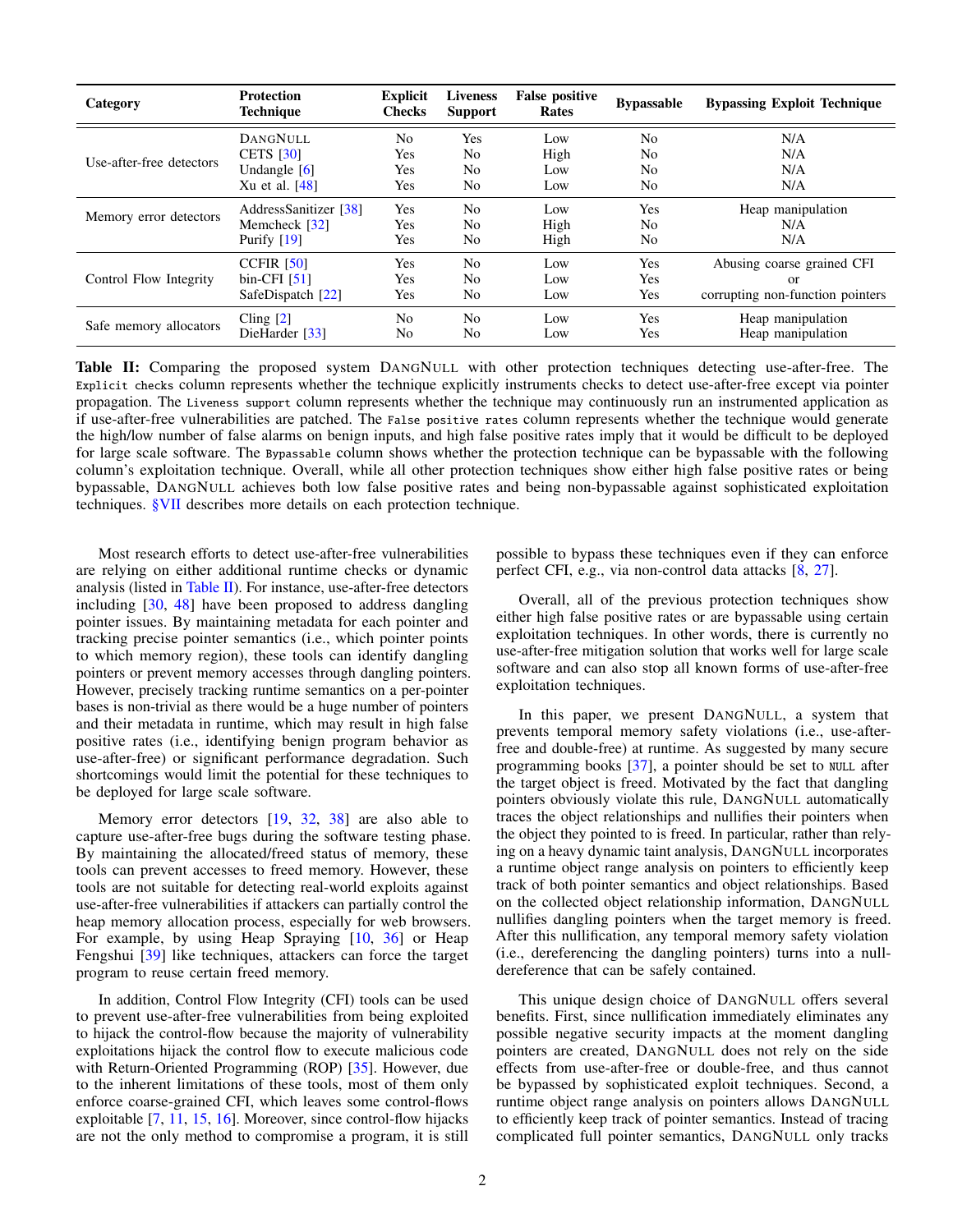abstracted pointer semantics sufficient to identify dangling pointers with the understandings on runtime object ranges. This allows DANGNULL to overcome the difficulty of pointer semantic tracking and scale even for complex and large software. Third, DANGNULL does not require any explicit sanity checks on memory accesses, which are a common performance bottleneck in other mitigation tools. Instead, it relies on implicit null-dereference exceptions, which are safely contained by DANGNULL. Lastly, DANGNULL can continue running correctly even after use-after-free exploits (i.e., as if a program is patched for the exploiting vulnerability) in some cases. Since nullified dangling pointers have identical semantics with existing null-pointer checks in programs, it can utilize such existing checks and survive use-after-free exploits.

We implemented DANGNULL and applied it to SPEC CPU 2006 and Chromium, and evaluated its effectiveness and performance overhead. In particular, for the Chromium browser, all seven real-world use-after-free exploits we tested were safely prevented with DANGNULL. Moreover, DANGNULL only imposed an average of 4.8% increase in overhead in JavaScript benchmarks and an average of 53.1% increase in overhead in rendering benchmarks, while a page loading time on Alexa top 100 websites showed a 7.4% slowdown on average. DANGNULL also showed no false positives while running more than 30,000 benign test cases (including both unit tests and end-to-end testing web pages).

To summarize, our contributions are as follows:

- We proposed DANGNULL, a system that detects temporal memory safety violations, and is resilient to sophisticated bypassing techniques.
- We implemented DANGNULL and applied it to the Chromium browser, a well known complex and large scale software.
- We thoroughly evaluated various aspects of DANGNULL: attack mitigation accuracy, runtime performance overheads, and compatibility.

The rest of this paper is organized as follows. [§II](#page-2-0) describes general problems and challenges of dangling pointers. [§III](#page-3-0) presents our mitigation solution DANGNULL for dangling pointers. [§IV](#page-6-0) describes how DANGNULL is implemented, and [§V](#page-7-0) evaluates various aspects of DANGNULL. [§VI](#page-10-0) discusses implications and limitations of DANGNULL, and [§VIII](#page-13-5) concludes the paper.

#### II. BACKGROUND

<span id="page-2-0"></span>From dangling pointers to use-after-free. Dangling pointers refer to pointers that point to freed memory, and lead to memory safety errors when accessed. To be precise, a dangling pointer itself does not cause any memory safety problem, but accessing memory through a dangling pointer can lead to unsafe program behaviors and even security compromises, such as control-flow hijacking or information leakage.

For example, as illustrated in [Example 1,](#page-2-1) body and doc→child pointers become dangling pointers after body is deleted; the object body is allocated, assigned to doc→child, and freed after the propagation. Since doc→child now points to the invalid memory region (which is freed or already reused by the

```
1 class Div: Element;
  class Body: Element;
  3 class Document {
    Element* child;
5 };
 6
   // (a) memory allocations
  Document *doc = new Document();
  Body *body = new Body();
10 Div *div = new Div();
11
12 // (b) using memory: propagating pointers
13 \text{ doc->child} = \text{body};14 body->child = div;
15
16 // (c) memory free: doc->child is now dangled
17 delete body;
18
19 // (d) use-after-free: dereference the dangled pointer
20 if (doc->child)
```
21 doc->child->getAlign();



(ii) Objects and their relations in the course of running (i)

<span id="page-2-1"></span>Example 1: A running example of a use-after-free vulnerability. Document (doc), Body (body), and Div (div) are allocated and referencing each other. After body is freed by delete, body becomes a dangling pointer, pointing to an invalid memory region. Attempting to access body via child will lead to unsafe runtime behaviors.

memory allocator), if the memory is accessed by  $doc \rightarrow child$ , a use-after-free error occurs. Unfortunately, use-after-free errors often lead to security exploits. For example, if an adversary can manipulate (directly or probabilistically) the memory region, he can then use the pointer to obtain sensitive data or even change the program's control flows.

Challenges in identifying dangling pointers. The example we described above is very simple. In practice, however, realworld use-after-free vulnerabilities can be complicated. First, the allocation, propagation, free, and dereference operations could all be located in separate functions and modules. Second, at runtime, the execution of these operations could occur in different threads. Especially for applications with eventdriven designs and object-oriented programming paradigms in mind, the situation becomes even worse. For example, web browsers need to handle various events from JavaScript or DOM, UI applications need to handle user generated events, and server side applications implement event-loops to handle massive client requests. Given the complicated and disconnected component relationships, developers are prone to make mistakes when implementing object pointer operations and thus leave the door open for dangling pointer problems.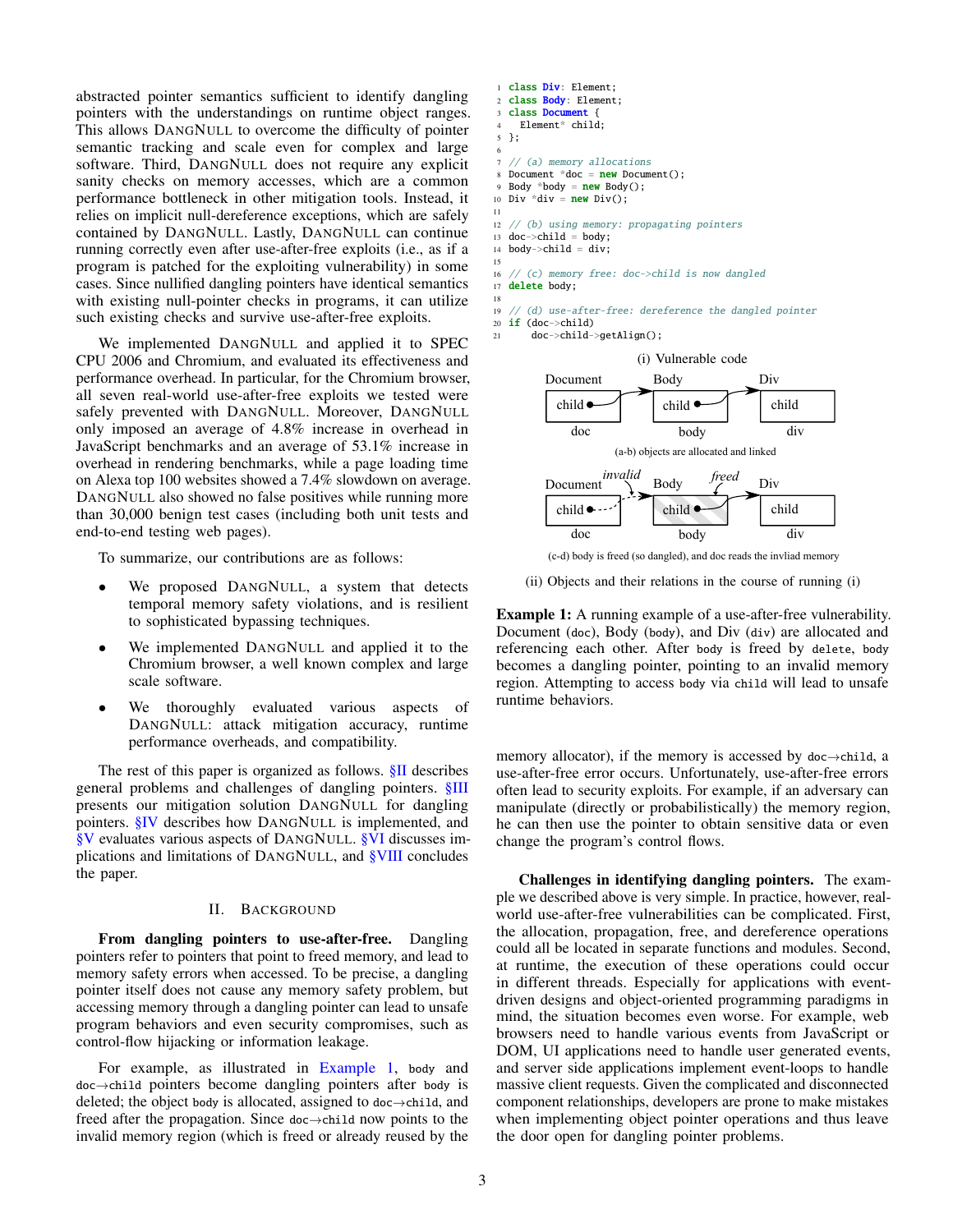In addition, not all dangling pointers violate temporal memory safety. In our experiments  $(\S{V})$ , we found numerous benign dangling pointers in practice (e.g., there were between 7,000 and 32,000 benign dangling pointers while visiting benign web pages in the Chromium browser). Thus, in order to clarify dangling pointer problems, we first define the following notions:

Definition 1. Dangling pointer. *A pointer variable* p *is a dangling pointer if and only if*

 $(x \coloneqq \text{alloc}(size)) \land p \in [x, x + size - 1]$  $\vdash$  deallocate $(x)$ *for any pointer variables x and p, and a value size.*

This definition simply captures the fact that a dangling pointer points to a freed memory area; if the variable  $p$  points to the freed memory area  $([x, x + size - 1])$ , p is a dangling pointer. Without loss of generality, we assume that allocate() and deallocate() functions denote all memory allocation and deallocation functions, respectively. Based on this definition, we further define unsafe and benign dangling pointers.

Definition 2. Unsafe dangling pointer. *A pointer variable p is an unsafe dangling pointer if p is a dangling pointer and there exists memory read or write dereferences on p*

Definition 3. Benign dangling pointer. *A pointer variable* p *is a benign dangling pointer if* p *is a dangling pointer but not an unsafe dangling pointer.*

Note that only unsafe dangling pointers violate temporal memory safety and should thus be prevented or detected. On the other hand, an alarm on a benign dangling pointer is considered a false alarm (i.e., false positive).

Exploiting dangling pointers. In order to abuse unsafe dangling pointers for security compromises (e.g., to achieve control flow hijacking or information leak), an attacker needs to place useful data in the freed memory region where an unsafe dangling pointer points. Depending on how unsafe dangling pointers are subsequently used, different exploitation techniques are employed. For example, attackers can place a crafted virtual function table pointer in the freed region; and when a virtual function in the table is invoked later (i.e., memory read dereference on unsafe dangling pointers), a control flow hijacking attack is accomplished. As another example, if the attacker places a root-privileged flag for checking the access rights in the freed region, a privilege escalation attack is accomplished. Moreover, if the attacker places corrupted string length metadata in the freed region and the corresponding string is retrieved, an information leakage attack is accomplished.

It should be clear now that the exploitability of unsafe dangling pointers depends on whether an attacker can place crafted data where a dangling pointer points. Specifically, an attacker needs to place useful objects where the freed memory region is located (e.g., an extra memory allocation is one popular exploitation technique). This implies that the extra operations controlled by an attacker should be performed between free and use operations (e.g., between line 17 and 21 in [Example 1\)](#page-2-1) because it is the only time window that the freed memory region can be overwritten. In this sense, security professionals determine the exploitability of use-afterfree or double-free based on whether an attacker can gain control between the free and use operations. For example, the



<span id="page-3-1"></span>Figure 1: Overview of DANGNULL's design. DANGNULL consists of two main components, a static instrumentation [\(§III-B\)](#page-4-0) and a runtime library  $(\S$ III-C). At the static instrumentation stage, DANGNULL identifies propagation (their dependencies) of object pointers and inserts a call to the tracing routine to keep track of point-to relations between pointers and memory objects. At runtime, DANGNULL interposes all memory allocations to maintain the data structure for live objects ( $\frac{\text{SIII-C1}}{\text{O}}$ ), and all memory frees to nullify all the pointers pointing to the object that is about to be freed  $(\frac{8 \text{III} - \text{C2}}{2})$ .

Chromium security team uses this notion to determine the amount of bug bounty rewards [\[42\]](#page-14-22).

#### III. DESIGN

<span id="page-3-0"></span>DANGNULL aims to detect unsafe dangling pointers without false positives and false negatives in practice, so that it cannot be bypassed with sophisticated exploitation techniques while supporting large scale software. To achieve this goal, DANGNULL addresses the root cause of the unsafe dangling pointer problem. As discussed in  $\S$ II, the root cause of unsafe dangling pointers is that pointers—including both 1) the pointer that an allocated memory object is initially assigned to and 2) all pointers that are propagated from the initial pointer through direct copy and pointer arithmetic —are not nullified after the target memory is freed.

Based on this observation, DANGNULL is designed to 1) automatically trace the point-to relations between pointers and memory objects, and 2) nullify all pointers that point to a freed memory object. By nullifying pointers that would otherwise have become unsafe dangling pointers, DANGNULL not only prevents reads and writes of the freed memory, which may contain security-sensitive meta-data (e.g, function pointers or vector length variables), but also, in many cases, shepherds the execution of applications as if the detected use-after-free or double-free bug had already been patched.

#### *A. System Overview*

An overview of DANGNULL's design is illustrated in [Figure 1.](#page-3-1) To generate a binary secured against use-after-free vulnerabilities, developers should compile the source code of the target program with DANGNULL. Given the source code, DANGNULL first identifies instructions that involve pointer assignments and then inserts a call to the tracing routine (a static instrumentation in [§III-B\)](#page-4-0). At runtime, with the help of instrumented trace instructions, DANGNULL keeps track of point-to relations in a thread-safe red-black tree, shadowObjTree, that efficiently maintains shadow objects representing the state of corresponding memory objects (a runtime library in [§III-C\)](#page-4-1).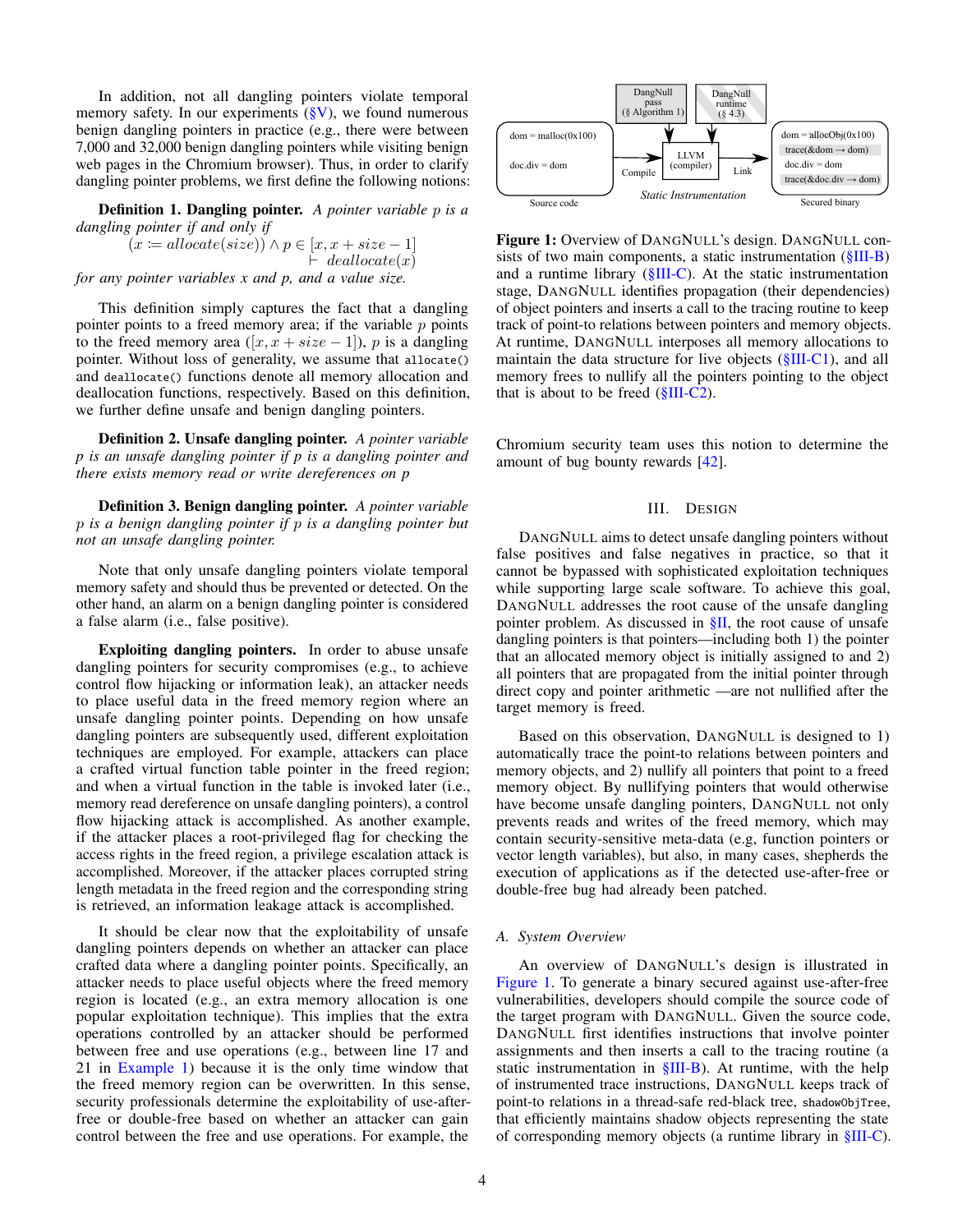```
1 for function in Program:
2 # All store instructions are
     # in the LLVM IR form of 'lhs := rhs'.
     for storeInstr in function.allStoreInstructions:
       1<sub>hs</sub> = storeInsert.6 rhs = storeInstr.rhs
7
8 # Only insterested in a pointer on the heap.
9 if mustStackVar(lhs):
10 continue
11 if not isPointerType(rhs):
12 continue
13
14 new = createCallInstr(trace, lhs, rhs)
15 storeInstr.appendInstr(new)
```
<span id="page-4-3"></span>Algorithm 1: The algorithm for static instrumentation. For every store instruction where the destination may stay on the heap, DANGNULL inserts trace() to keep track of the relation between the pointer and the object it points to.

On every memory allocation, DANGNULL initializes a shadow object for the target object being created. Upon freeing an object, DANGNULL retrieves all pointers that point to this object (from shadowObjTree) and nullifies those pointers, to prevent potential use-after-free or double-free.

Later in this section, we describe each component of DANGNULL (the static instrumentation and the runtime library), and explain how we maintain shadowObjTree with a concrete running example [\(Example 1\)](#page-2-1).

# <span id="page-4-0"></span>*B. Static Instrumentation*

The static instrumentation of DANGNULL is done at the LLVM IR [\[24\]](#page-14-23) level and is designed to achieve one primary goal: to monitor pointer assignments to maintain the point-to relations. To balance security, performance, and engineering efforts, only appropriate pointers are instrumented. More specifically, DANGNULL only tracks pointers located on the heap (e.g., doc $\rightarrow$ child in [Example 1\)](#page-2-1) but not on the stack (e.g., doc in [Example 1\)](#page-2-1). From our preliminary experiment on the Chromium browser, we found that stack-located pointers are unlikely to be exploitable, even though are many dangling pointers. This is because stack-located pointers tend to have a very short lifetime since the scope of stack variables are bounded by the scope of a function and accesses to those variables are limited in the programming language. Heaplocated pointers generally have much a longer lifetime (i.e., the number of instructions between free and use is larger). In other words, unsafe dangling pointers located in the heap offer better controls between the free and dereference operations, and are thus are more likely to be exploited  $(\S\Pi)$ . Therefore, to reduce performance overhead and keep our engineering efforts effective and moderate, we focus on heap-located pointers. Note that the nullification idea of DANGNULL has no dependencies on the pointer locations, and is generally applicable to both heap- and stack-located pointers.

The algorithm for the static instrumentation is described in [Algorithm 1.](#page-4-3) At lines [1](#page-4-4)-4, all store instructions  $<sup>1</sup>$  in each</sup> function are iterated. With the pointer information obtained at lines 5-6, DANGNULL first opts out if lhs is a stack variable, using a intra-procedure backward data-flow analysis (line 9- 10). Specifically, given a lhs variable, we leveraged a def-use

chain provided by LLVM to see if this variable is allocated on the stack via the allocation statement. Since this analysis is conservative, it is possible that DANGNULL still instruments some pointer assignments in the stack. However, as DANGNULL does not instrument allocations and deallocations of stack variables, such assignments will be ignored by the runtime library. Next, DANGNULL performs a simple type signature check to see if rhs is not of a pointer type (line  $11-12$  $11-12$ )<sup>2</sup>. With these two opt-out checks, DANGNULL ignores all uninteresting cases as the current version of DANGNULL only targets the heap located pointers. Because the location of a heap pointer cannot always be statically known due to pointer aliasing issues, store instructions are conservatively instrumented unless it is soundly determined to be a stack-located pointer. Any possible over-instrumentation due to this conservative choice will be handled using the runtime object range analysis, which we will describe in the next subsection [\(§III-C\)](#page-4-1).

Once all these sanity checks are passed, a trace() function call is inserted after the store instruction. For example, to instrument doc- $>$ child = body in [Example 1,](#page-2-1) DANGNULL inserts trace(&doc->child, body) after its assignment instruction. In this way, the DANGNULL's runtime library can later correctly trace the pointer references originating from doc->child.

Note that DANGNULL relies on the type signature of  $C/C++$ . Coercing type signatures in the code might cause some false negatives, meaning that DANGNULL can miss some propagation of pointers at runtime. In particular, if developers convert types of pointer objects (by casting) into a value of nonpointer types, then DANGNULL will not be able to trace the pointer propagation via that value. Moreover, if some libraries are not built using DANGNULL (e.g., proprietary libraries), DANGNULL would still be able to run them together, but the protection domain will be limited only to the instrumented code or modules.

# <span id="page-4-1"></span>*C. Runtime Library*

The runtime library of DANGNULL maintains all the object relationship information with an efficient variant of a redblack tree, called shadowObjTree. Object layout information (i.e., address ranges of an object) is populated by interposing all memory allocation and deallocation functions (e.g., malloc and free, new and delete, etc). Object relationships (i.e., an object refers to another object) are captured with the help of trace() added during the static instrumentation. Based on the collected object relationship information, the runtime library automatically nullifies all dangling pointers when the target memory is freed.

In this subsection, we first describe shadowObjTree, a data structure designed for maintaining the complex object relationships  $(\frac{8 \text{III}}{1})$ . We then further describe how these data structures are populated and how dangling pointers are immediately nullified during runtime [\(§III-C2\)](#page-5-0).

<span id="page-4-2"></span>*1) Shadow Object Tree:* DANGNULL records and maintains the relationships between objects<sup>[3](#page-4-6)</sup> in shadow0bjTree. It has a hierarchical structure because the object relationship itself

<span id="page-4-5"></span> $2$ In the LLVM IR, the type of 1hs of a store instruction is always the pointer of the rhs's type.

<span id="page-4-4"></span><sup>&</sup>lt;sup>1</sup>In the LLVM IR, store instructions are always in the form of 1hs := rhs.

<span id="page-4-6"></span><sup>&</sup>lt;sup>3</sup>Since DANGNULL only tracks pointers stored on heap, the point-to relationship effectively becomes a relationship between heap objects.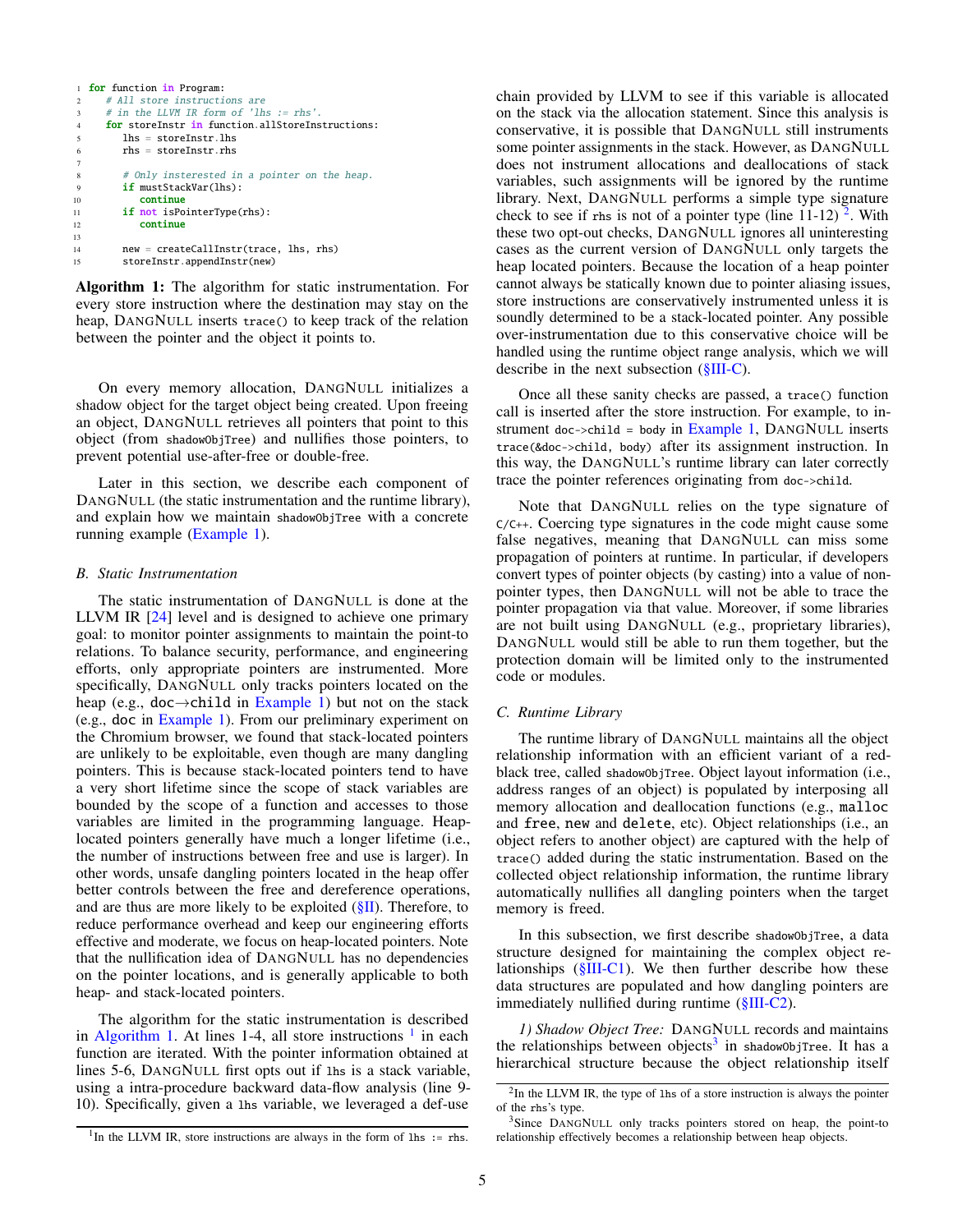

Figure 2: The shadow object tree and three shadow objects (doc, body, and div) corresponding to [Example 1.](#page-2-1) To simplify the representation, only in- and out- bound pointers of the body shadow object are shown. body keeps the in-bound pointer for doc→child, which points to the shadow object of doc, and the out-bound pointer for body->child, which points to the shadow object of div.

is hierarchical: each running process has multiple objects, and each object has multiple in/out-bound pointers. Thus, shadowObjTree is composed of several sub-data structures as nodes, to better represent this hierarchical structure.

[Figure 2](#page-5-1) shows a structural view of shadowObjTree. A node of shadowObjTree is a shadow object, which holds the object's memory layout information (i.e., the object boundary with base and end addresses) and in/out-bound pointers (i.e., directed references between objects). To find a shadow object for the given pointer  $p$ , shadowObjTree searches for a shadow object such that the corresponding object's base  $\leq p \leq end$ . In other words, as long as the pointer  $p$  points to a corresponding object's address range, shadowObjTree returns the shadow object.

To efficiently support operations like insert, remove, and search, shadowObjTree uses a variant of the red-black tree as the underlying data structure, which generally excels if 1) the insertion order of keys shows random patterns and 2) the number of search operations is significantly more than that of insertion and remove operations. In shadowObjTree, the key is the address of the object, and the order of allocated objects' addresses eventually depends on the mmap() system call, which shows random behavior in modern ASLR enabled systems. Moreover, DANGNULL requires significantly more find() operations than alloc0bj() and free0bj() operations to soundly trace the object relationships.

Note that a hash table would not be an appropriate data structure for shadowObjTree because it cannot efficiently handle the size information of an object. To be specific, a find operation of shadowObjTree must answer range-based queries (i.e., finding a corresponding shadow object given the address, where the address can point to the middle of a shadow object), but a hash function of a hash table cannot be efficiently designed to incorporate such range information.

In addition, shadowObjTree has two sub-trees to maintain in/out-bound pointer information, and each sub-tree uses a redblack tree as the underlying data structure for the same reason described for shadowObjTree. As the pointer reference is directed, an in-bound reference of the object denotes that the object is pointed to by some other object and an out-bound reference denotes that it points to some other object. For example, the body object in [Example 1](#page-2-1) has doc $\rightarrow$ child as an in-bound sub-tree

<span id="page-5-0"></span>and div as an out-bound sub-tree.

*2) Runtime Operations and Nullification:* Upon running the instrumented binary, the runtime library of DANGNULL interposes all memory allocations and deallocations, and redirects their invocations to alloc<sup>ob</sup>j() and free<sup>Obj</sup>(). In addition, trace() instructions were inserted at pointer propagation instructions from the static instrumentation. As a running example, [Example 2](#page-6-1) illustrates how DANGNULL interposes and instruments the example code in [Example 1](#page-2-1) where + marked lines show the interposed or instrumented code.

<span id="page-5-1"></span>The algorithm for the runtime library, which populates shadowObjTree, is described in [Algorithm 2.](#page-6-2) Upon the memory allocation invocation, allocObj() first invokes corresponding real allocation functions (line 2). With the base pointer address from the real allocation, a shadow object is created and inserted to shadowObjTree as a node (lines 3-4). When trace() is invoked, the object relationship is added to the shadow objects. It first fetches two shadow objects representing lhs and rhs pointers, respectively (line 9-10). Next, with the concrete runtime values on pointers, DANGNULL uses the object range analysis to check whether lhs and rhs truly point to live heap objects (line 13). It is worth noting that this object range analysis not only helps DANGNULL avoid tracing any incorrect or unnecessary pointer semantics that are not related to dangling pointer issues, but also makes DANGNULL more robust on object relationship tracings, since it is based on concrete values and reasons about the correctness of pointer semantics with the liveness of source and destination heap objects. If the check passes, DANGNULL first removes an existing relationship, if there is any (line 14). It then inserts the shadow pointer to both shadow objects (line 16-17).

Note, by using shadowObjTree, DANGNULL does not need to handle pointer arithmetic to trace pointers. Specifically, because shadowObjTree contains information (base and size) of all live heap objects, given any pointer  $p$ , DANGNULL can locate the corresponding object through a search query (shadowObjTree.find()), i.e., finding object that has its base  $\leq$  $q \lt$  (base + size). For the same reason, although DANGNULL does not trace non-heap-located pointers (i.e., pointers in the stack or global variables), DANGNULL can still trace correctly when the pointer value is copied through them and brought back to the heap.

When an object is freed with freeObj(), the actual nullification starts. DANGNULL first fetches its shadow object (line 21). Next, it iterates over all in-bound pointers (pointing to the current object to be freed), and nullifies them with a pre-defined value (NULLIFY\_VALUE at line 27). Note that these in-bound pointers are the pointers that would become dangling otherwise, and the pre-defined value can be set as any relatively small non-negative integer value (e.g., 0, 1, 2, ...). To avoid the erroneous nullification due to later deallocation of objects that the current object points to, DANGNULL also removes the current object from the sub-tree of the out-bound pointers (lines 29-31).

It is worth noting that DANGNULL nullifies not only unsafe dangling pointers, but also benign dangling pointers. In spite of this extra nullification, DANGNULL can still retain the same program behavior semantics because benign dangling pointers should not have any pointer semantics (i.e., never be used).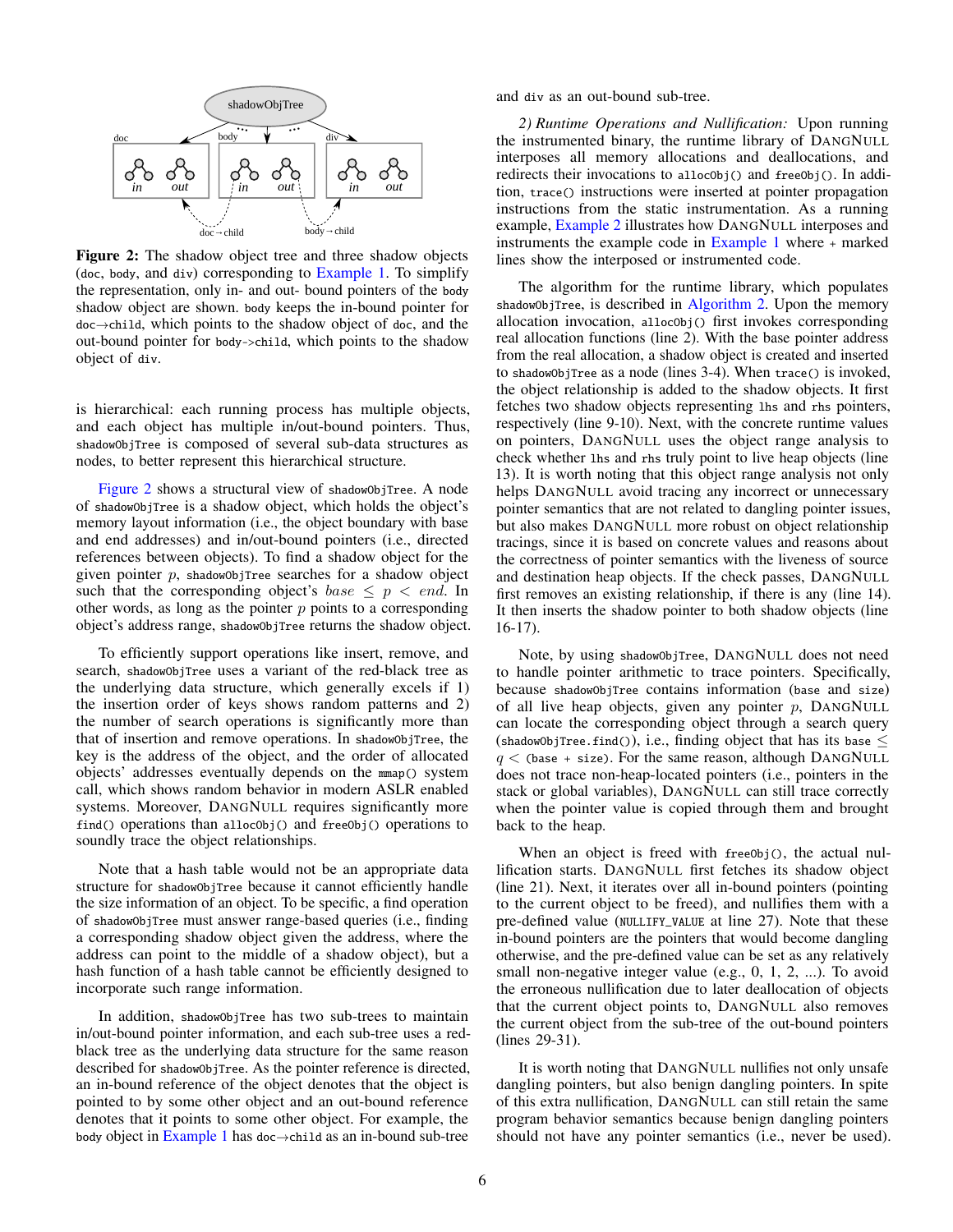```
1 // (a) memory allocations
2 + Document *doc = allocObj(Document);
3 + Body *body = allocObj(Body);
4 + Div *div = allocObj(Div);5
 6 // (b) using memory: propagating pointers
7 doc->child = body;
8 + trace(&doc->child, body);
 9
10 body->child = div:
11 + trace(&body->child, div);
12
13 // (c) memory free: unsafe dangling pointer, doc->child,
14 // is automatically nullified
15 + freeObj(body);
16
17 // (d) use-aftre-free is prevented, avoid dereferencing it
18 if (doc->child)19 doc->child->getAlign();
```
<span id="page-6-1"></span>Example 2: Instrumented running example of [Example 1](#page-2-1) (actual instrumentation proceeds at the LLVM Bitcode level). Memory allocations (new) and deallocations (free) are replaced with allocObj() and freeObj(), and trace() is placed on every memory assignment, according to the static instrumentation algorithm [\(Algorithm 1\)](#page-4-3).

In most cases as we quantified in  $\frac{8}{9}V$ , DANGNULL behaves correctly without false positives. We have found one rare false positive case, described in detail in [§VI.](#page-10-0)

In our secured binary [\(Example 2\)](#page-6-1), doc $\rightarrow$ child is automatically nullified when body is freed: the shadow object representing body was created (line 3), propagated to doc $\rightarrow$ child (line 8), and nullified when the body is deallocated (line 15). As a result, depending on NULLIFY\_VALUE, the example would raise the SIGSEGV exception (if NULLIFY\_VALUE  $> 0$ ) or continuously run (if NULLIFY\_VALUE  $== 0$ ), both of which safely mitigates negative security impacts by unsafe dangling pointers.

For the SIGSEGV exception cases, DANGNULL guarantees that the program securely ends in a safe-dereference, which is defined as follows.

Definition 4. Safe-dereference. *If a dereference instruction accesses the memory address in the range of [0, N] where it is preoccupied as non-readable and non-writable memory pages for a given constant N, such a dereference is a safe-dereference.*

A safe-dereference guarantees that a dereference on nullified unsafe dangling pointers turns into a secured crash handled either by the operating system or DANGNULL's SIGSEGV exception handler. In modern operating systems, it is common that the first several virtual memory pages are protected to avoid any potential null-dereference attacks (e.g., virtual address spaces from 0 to 64K are protected in Ubuntu [\[46\]](#page-14-24)). In other words, DANGNULL can utilize this existing null address padding to guarantee safe-dereferences (64K in Ubuntu). Even if this null address padding is not supported by the operating system, DANGNULL can still pre-allocate these spaces using the mmap() system call to be non-readable and non-writable before any other code runs.

For continuously running cases, DANGNULL utilized the existing sanity check at line 18. This is because the semantic on invalid pointers is identical to both DANGNULL's nullification and typical programming practices. In other words, because it is common for developers to check whether the pointer value is null before accessing it, DANGNULL's nullification can utilize

```
1 def allocObj(size):
2 ptr = real_alloc(size)
3 shadowObj = createShadowObj(ptr, size)
4 shadowObjTree.insert(shadowObj)
      return ptr
 6
7 # NOTE, lhs \leq rhs
8 def trace(lhs, rhs):
      9 lhsShadowObj = shadowObjTree.find(lhs)
10 rhsShadowObj = shadowObjTree.find(rhs)
11
12 # Check if lhs and rhs are eligible targets.
13 if lhsShadowObj and rhsShadowObj:
14 removeOldShadowPtr(lhs, rhs)
15 ptr = createShadowPtr(lhs, rhs)
16 lhsShadowObj.insertOutboundPtr(ptr)
17 rhsShadowObj.insertInboundPtr(ptr)
18 return
19
20 def freeObj(ptr):
21 shadowObj = shadowObjTree.find(ptr)
22
23 for ptr in shadowObj.getInboundPtrs():<br>24 srcShadowObi = shadowObiTree.find(p
         srcShadowObj = shadowObjTree.find(ptr)
25 srcShadowObj.removeOutboundPtr(ptr)
26 if shadowObj.base \leq ptr \leq shadowObj.end:<br>
27 *ptr = NULLIFY VALUE
            *ptr = NULLIFY VALUE
28
      for ptr in shadowObj.getOutboundPtrs():
30 dstShadowObj = shadowObjTree.find(ptr)<br>31 dstShadowObi.removeInboundPtr(ptr)
         dstShadowObj.removeInboundPtr(ptr)
32
33 shadowObjTree.remove(shadowObj)
34
35 return real_free(ptr)
```
<span id="page-6-2"></span>Algorithm 2: The Runtime library algorithm. All error handling and synchronization code is omitted for clarity. DANGNULL has a global data structure (thread-safe), shadowObjTree, to maintain object relations with shadow objects. allocObj() and freeObj() replaced the malloc() and free() (and their equivalence, new and delete in C++), and trace() will be inserted on every memory assignments as a result of the static instrumentation [\(§III-B\)](#page-4-0).

such existing checks and keep the application running as if there were no unsafe dangling pointers.

This example is oversimplified for the purpose of clarifying the problem scope and showing how DANGNULL can nullify dangling pointers. In [§V-A,](#page-7-1) we show that DANGNULL is effective when applied to real, complex use-after-free bugs in Chromium.

# IV. IMPLEMENTATION

<span id="page-6-0"></span>We implemented DANGNULL based on the LLVM Compiler project [\[43\]](#page-14-25). The static instrumentation module is implemented as an extra LLVM pass, and the runtime library is implemented based on LLVM compiler-rt with the LLVM Sanitizer code base. [Table III](#page-7-2) shows the lines of code to implement DANGNULL, excluding empty lines and comments.

We placed the initialization function into .preinit\_array as a ELF file format so that the initialization of DANGNULL is done before any other function<sup>[4](#page-6-3)</sup>. In this function, all standard allocation and deallocation functions (e.g., malloc and free, new and delete, etc) are interposed. In total, DANGNULL interposed 18 different allocation functions in the current implementation, and any additional customized allocators for

<span id="page-6-3"></span><sup>4</sup>DANGNULL's prototype is implemented on a Linux platform. Although several implementation details are specific to Linux, these can be generally handled in other platforms as well.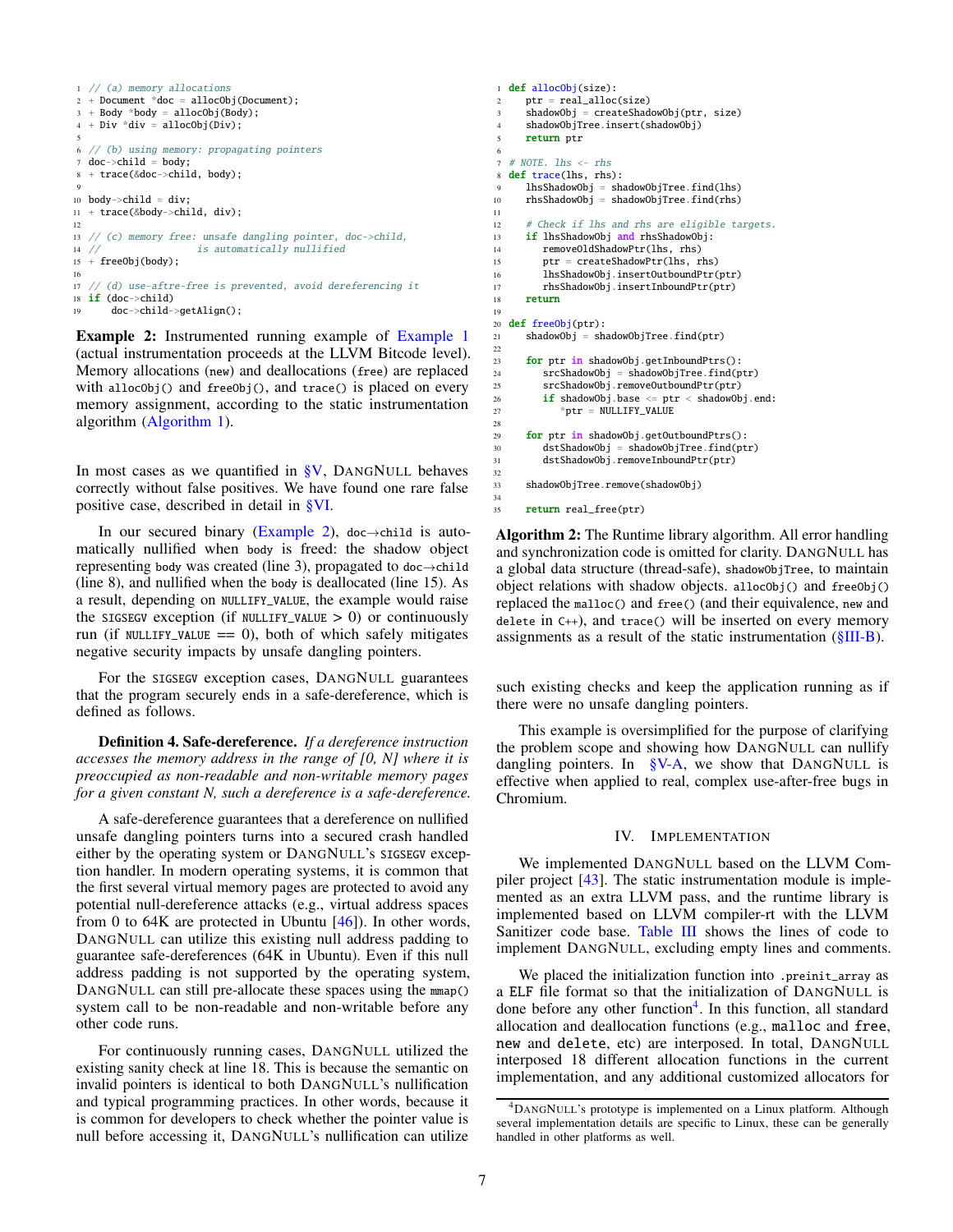| <b>Components</b>            | Lines of code |
|------------------------------|---------------|
| Static Instrumentation       | 389           |
| Runtime Library              | 3,955         |
| shadow0bjTree                | 1,303         |
| Red-black tree               | 476           |
| Runtime function redirection | 233           |
| Others                       | 1,943         |
| Total                        |               |

<span id="page-7-2"></span>Table III: Components of DANGNULL and their complexities, in terms of their lines of code. All components are written in C++.

the target application can be easily added with one line of its function signature.

To avoid multi-threading issues when running DANGNULL, we used mutex locks for any data structures with the potential for data racing. One global mutex lock is used for shadowObjTree, and all shadow objects and their in/out–bound pointer sub-trees also hold their own mutex locks.

To retain the target program's original memory layout, DANGNULL uses a dedicated allocator from Sanitizer that has dedicated memory pages. All memory for metadata, including shadowObjTree and its pointer sub-trees, is allocated from this allocator. Thus, DANGNULL does not interfere with the original memory layout, and it can avoid any potential side effects by manipulating the original allocators [\[14\]](#page-14-26).

We also modified the front-end of LLVM so that users of DANGNULL can easily build and secure their target applications with one extra compilation option and linker option. To build SPEC CPU 2006 benchmarks, we added one line to the build configuration file. To build the Chromium browser, we added 21 lines to the .gyp build configuration files.

#### V. EVALUATION

<span id="page-7-0"></span>We evaluated DANGNULL on two program sets, the SPEC CPU2006 benchmarks  $[40]$  and the Chromium browser  $[41]$ <sup>[5](#page-7-3)</sup>. First, we tested how accurately DANGNULL mitigates known use-after-free exploits  $(\S{V-A})$ . Next, we measured how much overhead DANGNULL imposes during the instrumentation phase ( $\sqrt{\ }$ V-B) and the runtime phase ( $\sqrt{\ }$ V-C). Finally, we conducted a stress test to see if DANGNULL runs well without breaking compatibility [\(§V-D\)](#page-10-1). All experiments were conducted on an Ubuntu 13.10 system (Linux Kernel 3.11.0) with a quadcore 3.40 GHz CPU (Intel Xeon E3-1245), 16 GB RAM, and 1 TB SSD-based storage.

#### <span id="page-7-1"></span>*A. Attack Mitigation*

The goal of DANGNULL is to turn use-after-free or doublefree attempts into safe-dereferences by nullifying dangling pointers. In order to test how DANGNULL accurately nullified unsafe dangling pointers and eventually protected the system from temporal memory safety violations, we tested the DANGNULL-hardened Chromium browser with real-world useafter-free exploits. Given the Chromium version instrumented (29.0.1457.65), we first collected all publicly available use-afterfree exploits from the Chromium bug tracking system [\[42\]](#page-14-22), which opens vulnerability information to the public after mitigation and includes a proof of concept exploit<sup>[6](#page-7-4)</sup>.

[Table IV](#page-9-1) lists seven use-after-free vulnerabilities that existed in the targeted Chromium version. All of these were marked as high severity vulnerabilities by the Chromium team, which suggests that these have a high potential to be used for arbitrary code execution. Bug ID 162835 was specifically selected to later demonstrate that DANGNULL can mitigate this sophisticated exploit technique.

Before applying DANGNULL, all proofs-of-concept can trigger SIGSEGV exceptions at invalid addresses (No-Nullify column in [Table IV\)](#page-9-1). These invalid addresses are memory addresses that are dereferenced, i.e., the values of unsafe dangling pointers. Although we only present one value for each vulnerability, this value would randomly change between different executions due to ASLR and the order of memory allocations. These seemingly random SIGSEGV exceptions can be abused to launch control-flow hijacking attacks, information leaks, etc. They are particularly dangerous if the vulnerability offers a control between free and use (the right-most column, Control b/w free and use). For example, with this control, malicious JavaScript code can place crafted data in freed memory and turn the SIGSEGV exception (i.e., deference the unsafe dangling pointer) into control-flow hijacking attacks or information leakages depending on the context of dereference operations. Moreover, this control between free and use also implies that the attackers can bypass memory error detection tools (e.g., AddressSanitizer [\[38\]](#page-14-4)) because it allows the attackers to force the reuse of a freed memory region (see more details in [§VII](#page-11-0) and a concrete bypassing case [\(Example 5\)](#page-13-6)).

Once Chromium is instrumented with DANGNULL, all of these cases were safely mitigated (Nullify-value column). Depending on the nullify value provided as a parameter, all 28 cases (7 rows by 4 columns) result in the following three categories: 1) integer values represent that DANGNULL securely contained SIGSEGV exceptions with safe-dereference; 2) *stopped by assertion* represents that DANGNULL re-utilized existing safe assertions in Chromium; and 3) check marks  $(\checkmark)$ represent that Chromium continuously runs as if Chromium is already patched.

For the safe-dereference cases, it is worth noting that the dereferenced address values are quite small (at most 0x2e8). Although these seven exploits would not be enough to represent all use-after-free behaviors, we believe this implies that the moderate size of null address padding for safe-dereference [\(§III-C2\)](#page-5-0) would be effective enough. DANGNULL's null address padding can be easily extended without actual physical memory overheads if necessary, and 64-bit x86 architectures can allow even more aggressive pre-mappings. Moreover, unlike the case before applying DANGNULL, these dereferenced addresses did not change between different executions. This indicates that unsafe dangling pointers were successfully nullified using

<span id="page-7-3"></span><sup>5</sup>The Chromium browser is the open source project behind the Chrome browser, and these two are largely identical.

<span id="page-7-4"></span><sup>&</sup>lt;sup>6</sup>We have not found any double-free vulnerabilities for the given Chromium version. However, we believe DANGNULL would be equally effective against double-free exploits because DANGNULL nullifies exploit attempts where both use-after-free and double-free share common erroneous behaviors (i.e., at the moment when the unsafe dangling pointer is created).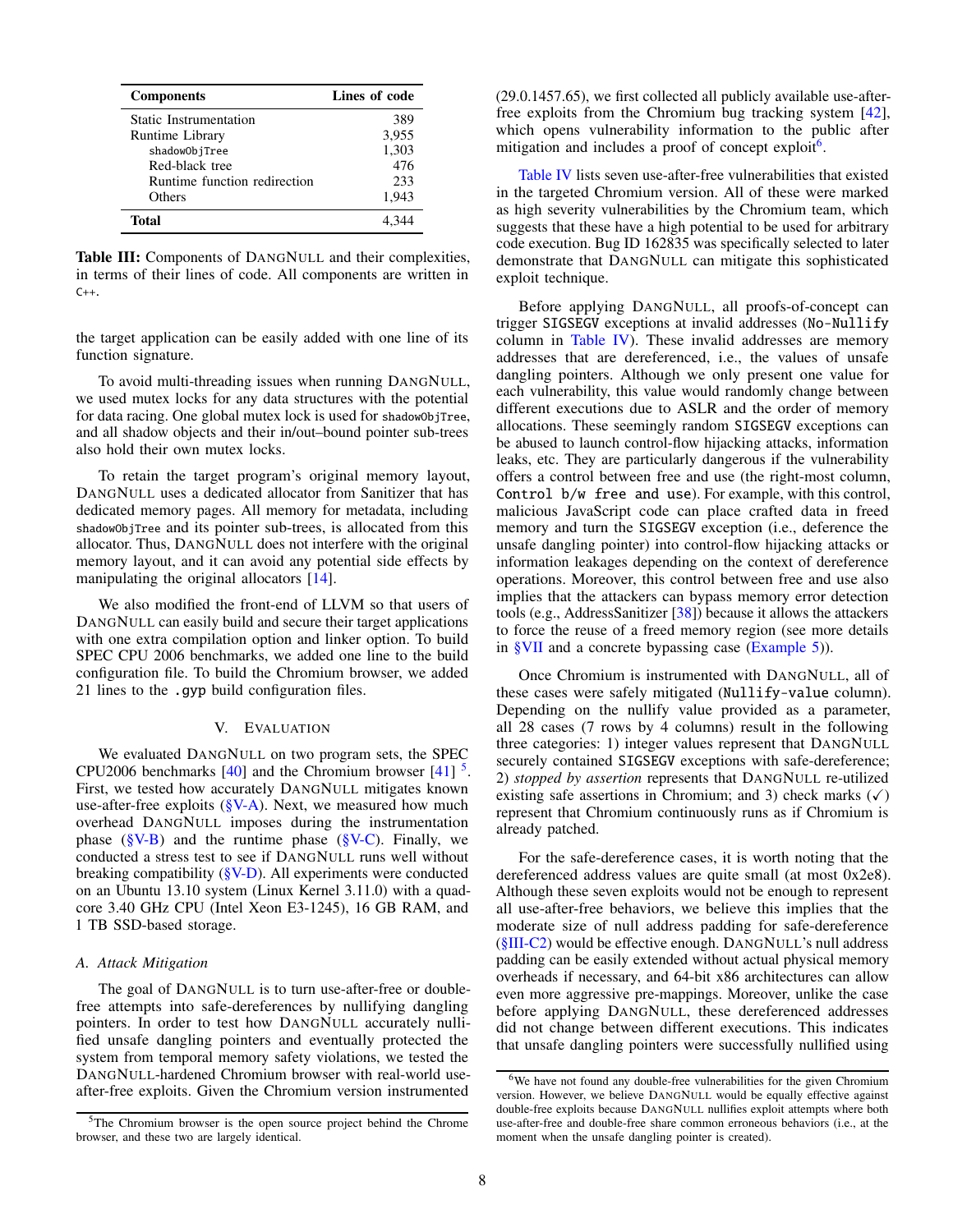DANGNULL and thus the random factor of the object's base address is canceled out.

In addition, the dereferenced address values show certain patterns depending on the nullify value. While address values are different when the nullify value is 0 (explained later in this section), address values generally show linear relationships with nullify values. For example, in Bug ID 261836, address values were  $\{0x21, 0x22, 0x23\}$  when nullify values were {1, 2, 3}, respectively. This pattern presents another clue that unsafe dangling pointers were actually nullified by DANGNULL because the difference of each address value and the nullify value is the same between different executions. We manually verified that the difference is actually the index offsets of the dereference operations by analyzing the crash call stacks and the source code. Bug ID 282088, which has 0xf0 for all different nullify values, was an exception. This is caused by aligned memory access in the dereference operation (i.e., the pointer is AND masked with 0xfffffff0).

As we mentioned in  $$III-C2$ , DANGNULL can also utilize existing sanity checking code. These cases are shown as a check mark  $(\checkmark)$  indicating that Chromium correctly handled the exploit as if it was patched. Because program developers usually insert null pointer checks before pointer dereferences, unsafe dangling pointers nullified by DANGNULL did not flow into the dereference instructions which would cause safe-dereference. Instead, it was handled as an expected error and Chromium displayed the same output as a later patched version. We admit that it would be premature to argue that unsafe dangling pointers nullified by DANGNULL can always be handled in this way, but we believe this is an interesting direction for future work. Existing research [\[25\]](#page-14-29) also showed that skipping erroneous nulldereference instructions can keep the target application safely running. Besides normal checks, DANGNULL was also able to re-utilize existing null pointer assertions, as demonstrated in Bug ID 162835.

To clearly illustrate how DANGNULL mitigates these useafter-free exploits on the Chromium browser, [Example 3](#page-8-1) shows the simplified vulnerable code snippet and its object relationships for Bug ID 286975. Two class objects hold mutual relationships with their own member variables. The root cause of the vulnerability is in that the in-bound pointer (m\_host) of HTMLTemplateElement is not nullified when it is freed (patches are shown as  $+$  marked lines). As a result, use-afterfree occurs when containsIncludingHostElements() dereferences m\_host. Under DANGNULL, it immediately eliminates the root cause of the vulnerability by nullifying m\_host when the object is freed. Thus, DANGNULL not only mitigated Use-After-Free, but also utilized the existing null pointer checks at line 24 and helped the browser run as if it were patched.

#### <span id="page-8-0"></span>*B. Instrumentation*

To see how DANGNULL's static instrumentation changes the output binary, we measured the number of inserted instructions and the file sizes of both the original and instrumented binaries. The number of inserted instructions depends on the number of pointer propagation instructions as described in [Algorithm 1.](#page-4-3) Accordingly, file size increments in instrumented binaries are proportional to the number of inserted instructions (excepting the 370KB runtime library).

```
1 class TemplateContentDocumentFragment: public Node {
     const Element* m_host;
     // nullify its m_host
  + void clearHost() { m_host = NULL;}
5 };
 6
  class Element: public Node;
 8
9 class HTMLTemplateElement: public Element {
10 mutable RefPtr<Node> m_content;
11 ~HTMLTemplateElement() {
12 // nullify if m_content is alive
13 + i\mathbf{f} (m content)
14 + m_content->clearHost();
15 }
16 };
17
18 class Node {
19 void containsIncludingHostElements(Node *node) {
20 TemplateContentDocumentFragment *t = \
21 (TemplateContentDocumentFragment*)node;
22
23 // null-pointer check<br>24 if (t->m host)
       if (t-\geq m\_host)25 // dereference dangling pointer
26 ((Node*)(t->m_host))->getFlags();<br>27 }
    \mathcal{F}
```
(i) Simplified code snippet. Lines marked  $+$  are the vulnerability patch.



(ii) Objects and their relationships while running (i)

<span id="page-8-1"></span>Example 3: The vulnerable code and its object relationships for Bug ID 286975. TemplateContentDocumentFragment and HTMLTemplateElement have mutual references via m\_host and m\_content. In the vulnerable code, even after the HTMLTemplateElement object is freed, the TemplateContentDocumentFragment object still holds a reference to the object in m\_host, resulting in a use-after-free vulnerability when containsIncludingHostElements() is invoked. With DANGNULL, use-after-free is mitigated, and Chromium continues to run correctly.

The results for SPEC CPU 2006 benchmarks are shown in [Table V.](#page-9-2) A total of 16 programs were instrumented (eleven C programs and five C++ programs). The number of inserted instructions varied across each program. This variance is not only influenced by the total number of instructions, but also by a program's characteristics (some programs have more pointer propagation than others). For example, although mcf has fewer total instructions, DANGNULL inserted more than 10 times the number of instructions into mcf than lbm, a similarly-sized application. The file size increments were proportional to the number of inserted instructions as expected after subtracting the size of the runtime library.

The result for the Chromium browser is shown in [Table VI.](#page-9-3) A total of 140,000 instructions were inserted, which is less than 1% of the whole program. This implies that pointer propagation instructions appeared with less than 1% probability. The file size is increased by about 0.5%, for a total size of 1,868 MB. Note that the Chromium build process uses static linking, and thus the resultant binary includes all shared libraries. We believe the file size increment (0.5%) should not be a concern for

28 };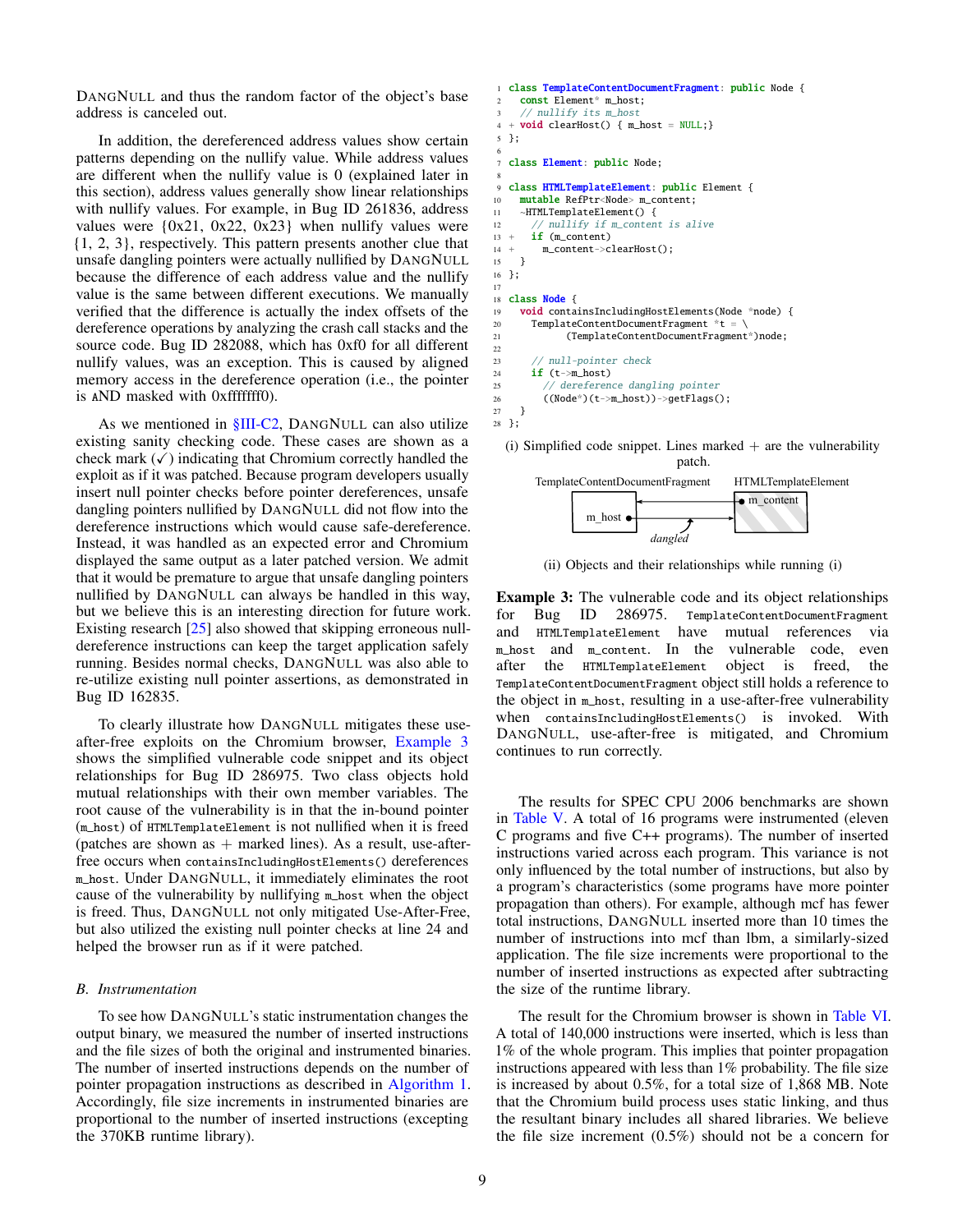| <b>Bug ID</b> | <b>CVE</b>               | <b>Severity</b> | <b>No-Nullify</b> |       | <b>Nullify-value</b> | Control b/w          |              |           |
|---------------|--------------------------|-----------------|-------------------|-------|----------------------|----------------------|--------------|-----------|
|               |                          |                 | 0                 |       | $\mathbf{2}$         | 3                    | free and use |           |
| 261836        | $\overline{\phantom{0}}$ | High            | 0x7f27000001a8    | 0x2e8 | 0x21                 | 0x22                 | 0x23         | yes       |
| 265838        | 2013-2909                | High            | 0x1bfc9901ecel    | v     | 0x1                  | 0x2                  | 0x3          | yes       |
| 279277        | 2013-2909                | High            | 0x7f2f57260968    |       | 0x1                  | 0x2                  | 0x3          | yes       |
| 282088        | 2013-2918                | High            | 0x490341400000    | 0xf0  | 0xf0                 | 0xf0                 | 0xf0         | difficult |
| 286975        | 2013-2922                | High            | 0x60b000006da4    |       | 0x15                 | 0x16                 | 0x17         | yes       |
| 295010        | 2013-6625                | High            | 0x897ccce6951     | 0x30  | 0x1                  | 0x2                  | 0x3          | yes       |
| 162835        | 2012-5137                | High            | 0x612000046c18    |       |                      | stopped by assertion |              | yes       |

<span id="page-9-1"></span>Table IV: DANGNULL safely nullified all seven real-world use-after-free exploits for Chromium. Among these seven cases, three correctly run even after use-after-free exploits as if it was patched (represented as  $a \checkmark$ ), and one is safely prevented as DANGNULL re-utilized existing assertions in Chromium (represented as *stopped by assertion*). Without DANGNULL, all exploits are potential threats, leading to control-flow hijacking attacks, information leakages, etc. To be concrete, we also include invalid pointers causing an exception with various nullification values (0-3), and their threat in terms of the chances of an attacker's control between free and use.

| <b>Name</b>  | Lan.  | File Size (KB) |        |       | # of instructions |         | # of objects   |                | # of pointers |          |           | <b>Memory</b> (MB) |       |
|--------------|-------|----------------|--------|-------|-------------------|---------|----------------|----------------|---------------|----------|-----------|--------------------|-------|
|              |       | before         | after  | incr. | inserted          | total   | total          | peak           | total         | peak     | # Nullify | before             | after |
| bzip2        | C     | 172            | 549    | 378   | 13                | 15,370  | 7              | $\overline{2}$ | $\theta$      | $\Omega$ | $\Omega$  | 34                 | 34    |
| $_{\rm gcc}$ | C     | 8,380          | 9.148  | 768   | 9,264             | 606.925 | 165k           | 3k             | 3167k         | 178k     | 104k      | 316                | 397   |
| mcf          |       | 53             | 429    | 376   | 95                | 2,277   | 2              | 1              | $\Omega$      | $\Omega$ | $\Omega$  | 569                | 570   |
| milc         |       | 351            | 737    | 386   | 71                | 24,024  | 38             | 33             | $\Omega$      | $\Omega$ | $\Omega$  | 2,496              | 2,500 |
| namd         | $C++$ | 1,182          | 1,564  | 382   | 45                | 77,434  | 964            | 953            | $\Omega$      | $\Omega$ | $\theta$  | 44                 | 114   |
| gobmk        | C     | 5,594          | 6,010  | 416   | 201               | 156,829 | 12k            | 47             | $\Omega$      | $\Omega$ | $\Omega$  | 23                 | 28    |
| soplex       | $C++$ | 4,292          | 4.745  | 453   | 264               | 74,314  | 1k             | 88             | 14k           | 172      | 140       |                    | 14    |
| povray       | $C++$ | 3,383          | 3.896  | 513   | 941               | 194,821 | 15k            | 9k             | 7923k         | 26k      | 6k        | 38                 | 81    |
| hmmer        | C     | 814            | 1,210  | 396   | 94                | 60,832  | 84k            | 28             | $\Omega$      | $\Omega$ | $\Omega$  |                    | 18    |
| sjeng        | C     | 276            | 662    | 386   | 17                | 22,836  |                |                | $\Omega$      | $\Omega$ | $\Omega$  | 171                | 171   |
| libquantum   |       | 106            | 483    | 378   | 21                | 7,301   | 49             | 2              | $\Omega$      | $\Omega$ | $\Omega$  | $\Omega$           |       |
| h264ref      | C     | 1,225          | 1,646  | 420   | 154               | 115,575 | 9k             | 7k             | 906           | 111      | 101       | 44                 | 208   |
| lbm          |       | 37             | 411    | 374   | 9                 | 2,341   | $\overline{c}$ |                | $\Omega$      | $\Omega$ | $\Omega$  | 408                | 409   |
| astar        | $C++$ | 195            | 574    | 378   | 54                | 8,220   | 130k           | 5k             | 2k            | 148      | 20        | 13                 | 135   |
| sphinx3      | C     | 541            | 931    | 389   | 170               | 34,476  | 6k             | 703            | 814k          | 14k      | $\Omega$  | 46                 | 62    |
| xalancbmk    | $C++$ | 48,538         | 51.010 | 2472  | 7,364             | 645,434 | 28k            | 4k             | 256k          | 18k      | 10k       |                    | 76    |

<span id="page-9-2"></span>Table V: Details of instrumented binaries (the left half) and their runtime properties (the right half) in SPEC CPU2006. The left half describes the details of incremented file size due to newly inserted instrumentation instructions. The runtime library of DANGNULL is about 370 KB; DANGNULL requires approximately 40 B per instrumentation to trace pointer propagation. The right half represents the details of the programs' runtime behavior (e.g., increase of memory usage and the number of pointers and objects in each benchmark). The increase of memory (due to shadowObjTree) depends on the number of objects and pointers created and freed in total; bzip2, which has minimal memory allocation, imposed no extra memory overhead, while gcc, which has many memory operations, imposes about 80 MB of extra memory overhead with DANGNULL.

|             |        | File Size (MB) | # of instructions |          |         |  |
|-------------|--------|----------------|-------------------|----------|---------|--|
| <b>Name</b> | before | after incr.    |                   | inserted | total   |  |
| Chromium    | 1858   | 1868           | 10                | 140k     | 16.831k |  |

<span id="page-9-3"></span>Table VI: Static instrumentation results on Chromium

distribution or management of the instrumented binary.

# <span id="page-9-0"></span>*C. Runtime Overheads*

As DANGNULL must trace object relationships for nullification, it increases both execution time and memory usage. To determine how much runtime overhead DANGNULL imposes on target applications, we measured various runtime overheads of SPEC CPU2006 and the Chromium browser.

[Figure 3](#page-10-2) shows the runtime performance overheads of DANGNULL running SPEC CPU2006 benchmarks. The overheads largely depend on the number of objects and pointers that DANGNULL traced and stored in shadowObjTree. These metadata tracing measurements are shown in the right half of [Table V.](#page-9-2) As we described in [§V-B,](#page-8-0) each application has a different number of object allocations and degree of pointer propagation. Accordingly, each object allocation and pointer propagation would insert extra metadata into shadowObjTree unless it fails runtime range analysis. DANGNULL imposed an average performance overhead of 80%. DANGNULL caused more runtime overhead if the application had to trace a large number of pointers. For example, in the povray case, a total of 7,923,000 pointers were traced because it maintains a large number of pointers to render image pixels, and thus increased execution time by 270% with 213% memory overhead. On the other hand, in h264ref, only 906 pointers were traced and resulted in a 1% increase in execution time and 472% memory overhead.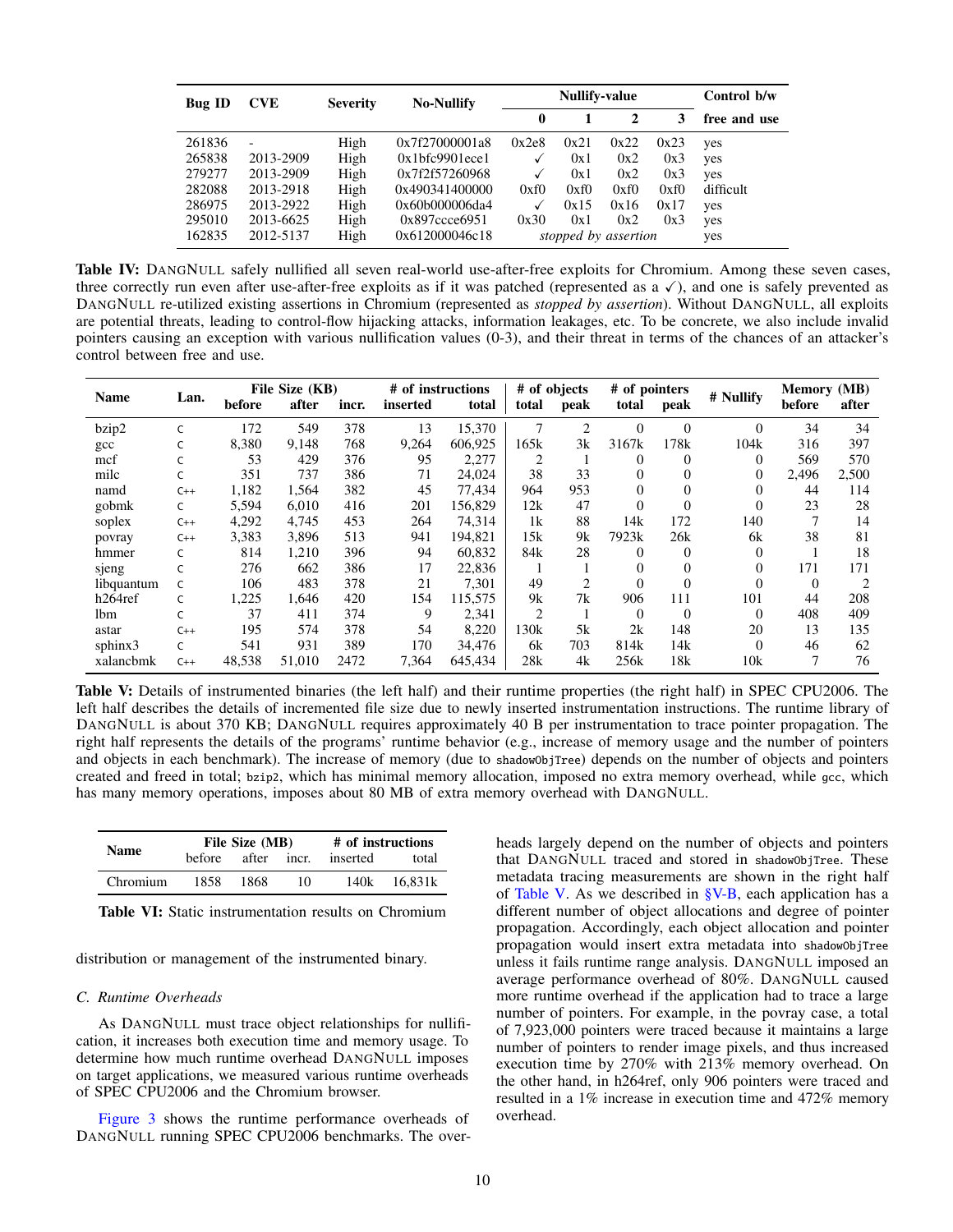

<span id="page-10-2"></span>Figure 3: Runtime speed overheads when running SPEC CPU2006. y-axis shows slowdowns (%) of DANGNULL.

To obtain a practical measurement of performance impacts of DANGNULL, we also tested the DANGNULL-hardened Chromium browser to see how much DANGNULL would affect web navigation experiences. First, seven different browser benchmarks listed in [Table VII](#page-11-1) are tested. Among them, Octane 2.0 [\[17\]](#page-14-30), SunSpider 1.0.2 [\[47\]](#page-14-31), and Dromaeo JS [\[28\]](#page-14-32) evaluate the JavaScript engine performance. Balls [\[45\]](#page-14-33), Dromaeo DOM, JS Lib, and html5 [\[45\]](#page-14-33) evaluate rendering performance. For the JavaScript engine benchmarks, DANGNULL showed only 4.8% averaged overhead. This is because heavy JavaScript computations are mostly executed in the form of JIT-compiled code, which is not instrumented by DANGNULL. For rendering benchmarks, DANGNULL showed 53.1% overhead on average, which implies that rendering computations (i.e., DOM or HTML related computations) were affected by DANGNULL to some extent.

Note that the actual overhead for most end-users would be the combined overheads of both JavaScript and rendering computations. Therefore, we also measured the page loading time for the Alexa top 100 websites [\[3\]](#page-13-7), as this would be representative of the actual overhead an end user would experience. To measure the page loading time, we developed a simple Chromium extension which computes the time difference between the initial fetch event and the end of page loading event. Each website is visited three times while the browser is newly spawned and the user profile directory is deleted before each visit to avoid page cache effects. On average, DANGNULL showed 7% increased load time. DANGNULL showed 2326 ms page loading time with 317.6ms standard deviation. Original Chromium showed 2165 ms with 377.9ms standard deviation. Due to the variability of network traversal and the response time of web servers, most performance impacts of DANGNULL introduce no greater magnitude of load time variability than those introduced by factors unrelated to DANGNULL.

To illustrate how DANGNULL behaves for web page loading, [Table VIII](#page-11-2) shows detailed overheads. Four popular websites are visited, of which two were logged in using active accounts. When visiting youtube.com, page load time increased 32.8% as it renders many images. For login pages, DANGNULL maintained a similar overhead ratio even though it traced a relatively large number of objects and pointers.

# <span id="page-10-1"></span>*D. Compatibility*

Due to the nullification of benign dangling pointers, it is possible that DANGNULL may cause false positives by changing program execution semantics (i.e., dangling pointers that will not be dereferenced, but their address values will be use). To see how much negative impact DANGNULL would impose on such program execution semantics, we used the Chromium browser as an example and ran stress tests on DANGNULL with various benign inputs. These tests include base unit tests, LayoutTests, Acid3 tests, and visiting Alexa top 500 websites. The first three tests are well known tests to verify the correctness of browser implementations, and we additionally visited Alexa top 500 websites to see if DANGNULL causes any issues when browsing popular websites.

Base unit tests [\[9\]](#page-14-34), which are distributed with the Chromium source code, are regression tests that directly communicate with the native interfaces of Chromium and check whether basic functions are working correctly. DANGNULL passed all 1,100 test cases.

LayoutTests [\[9\]](#page-14-34), which are also distributed with the Chromium source code, include 30,120 test cases. These tests are web page files (e.g., .html, .js, etc), and check whether the browser renders various web pages as expected. Test results for Chromium secured with DANGNULL were identical to original Chromium. Both passed 30,035 tests, but failed the same 85 tests. For the failed cases, four tests crashed the browser, 70 tests failed to generate expected output, and 11 tests caused a timeout. We manually verified the four crashing tests, and all were to-be-fixed bugs in the Chromium version we evaluated. As the set of failed tests were the same for original and instrumented Chromium, we believe DANGNULL would match the rendering conformity of original Chromium.

Acid3 tests [\[44\]](#page-14-35) check whether the browser conforms with published web standards. It runs various JavaScript code and compares the rendered output with a reference input to see if there are any differences. DANGNULL passed the test with the full score (100/100).

We also visited Alexa top 500 websites [\[3\]](#page-13-7) to see if DANGNULL introduces any unexpected behavior. Each time the browser visits a website, we waited 10 seconds and checked whether DANGNULL raised false alarms during the visit. For all top 500 websites, DANGNULL displayed all web pages without false alarms.

Based on this compatibility evaluation, we believe that DANGNULL would not impact original execution semantics in practice. We found one rare false positive case while manually handling the browser, which is described in [§VI.](#page-10-0)

#### VI. DISCUSSION

<span id="page-10-0"></span>Usage scenarios of DANGNULL. Because this paper focuses on the correctness and effectiveness of DANGNULL against use-after-free and double-free vulnerabilities, we have not specifically restricted the possible usage scenarios of DANGNULL. In general, we believe DANGNULL can be applied to the following three scenarios:

• Back-end use-after-free detection: many zero-day attacks are based on use-after-free vulnerabilities [\[29\]](#page-14-36); DANGNULL can be used to detect these attacks. To the best of our knowledge, DANGNULL is the only mitigation system that can detect use-after-free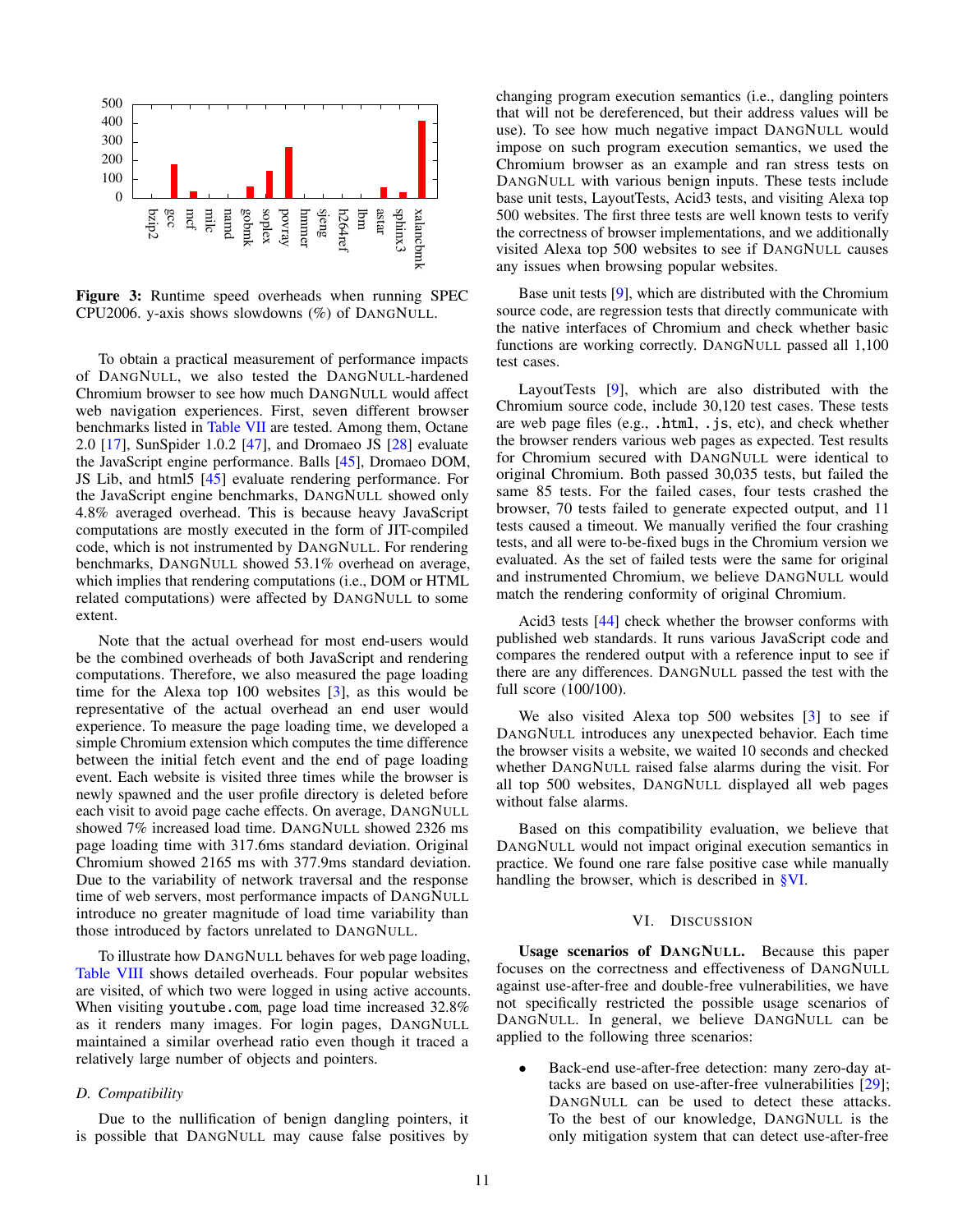| <b>Benchmarks</b><br>(unit, [high or low]) |                         | <b>JavaScript</b>             |                                     | Rendering                   |                               |                                  |                     |  |  |  |
|--------------------------------------------|-------------------------|-------------------------------|-------------------------------------|-----------------------------|-------------------------------|----------------------------------|---------------------|--|--|--|
|                                            | Octane<br>(score, high) | <b>SunSpider</b><br>(ms, low) | <b>Dromaeo</b> JS<br>(runs/s, high) | <b>Balls</b><br>(fps, high) | Dromaeo DOM<br>(runs/s, high) | Dromaeo JS Lib<br>(runs/s, high) | html5<br>(sec, low) |  |  |  |
| Original<br>DANGNULL                       | 13.874<br>13.431        | 320.0<br>347.5                | 1.602.1<br>1.559.6                  | 11.6<br>6.5                 | 857.8<br>509.1                | 216.0<br>168.1                   | 10.1<br>20.7        |  |  |  |
| Slowdown                                   | $3.2\%$                 | 8.6%                          | $2.7\%$                             | $44.1\%$                    | $40.7\%$                      | $22.2\%$                         | $105.3\%$           |  |  |  |

Table VII: Chromium Benchmark results with and without DANGNULL. High/low denotes whether performance was higher or lower when compared to the unmodified test. For JavaScript benchmarks, DANGNULL imposes negligible overheads, varying from 2.7-8.6%. For rendering benchmarks requiring lots of memory operations (e.g., allocating DOM elements), DANGNULL exhibits 22.2%-105.3% overhead depending on type.

| Website     | Action | # Reg | <b>Page Complexity</b><br>$#$ DOM | Original | Loading Time (sec)<br>DANGNULL | # of objects<br>total | peak | total | # of pointers<br>peak | # Nullify | <b>Memory</b> (MB)<br>before | after |
|-------------|--------|-------|-----------------------------------|----------|--------------------------------|-----------------------|------|-------|-----------------------|-----------|------------------------------|-------|
| gmail.com   | visit  | 13    | 164                               | 0.49     | $0.60(22.4\%)$                 | 123k                  | 22k  | 32k   | 12k                   | 7k        | 46                           | 171   |
| twitter.com | visit  | 14    | 628                               | 1.05     | $1.16(10.5\%)$                 | 121k                  | 23k  | 35k   | 13k                   | 8k        | 48                           | 178   |
| amazon.com  | visit  | 264   | 1893                              | 1.37     | $1.60(16.8\%)$                 | 166k                  | 25k  | 81k   | 28k                   | 16k       | 57                           | 200   |
| youtube.com | visit  | 43    | 2293                              | 0.61     | $0.81(32.8\%)$                 | 127k                  | 23k  | 46k   | 16k                   | 9k        | 49                           | 178   |
| gmail.com   | login  | 177   | 5040                              | 6.40     | 7.66(19.7%)                    | 295k                  | 31k  | 165k  | 49k                   | 32k       | 96                           | 301   |
| twitter.com | login  | 60    | 3124                              | 2.16     | $2.77(28.2\%)$                 | .72k                  | 27k  | 71k   | 23k                   | 15k       | 98                           | 276   |

Table VIII: Details of DANGNULL overhead when visiting four popular websites. The left half shows page complexities and page load time. The right half shows detailed runtime properties.

exploits carefully developed for complex and large scale software (e.g., Chromium).

- Runtime use-after-free mitigation for end users: if performance overhead is not the primary concern of end users, DANGNULL is an effective use-after-free mitigation tool with moderate performance overhead, especially for web browsers.
- Use-after-free resilient programs: we have shown that DANGNULL can utilize existing sanity check routines and survive use-after-free attempts. By integrating automatic runtime repair work [\[25\]](#page-14-29), we believe DANGNULL can evolve to support use-afterfree resilient programs in the future.

Performance optimization. We believe DANGNULL's performance overhead can be further improved, especially for performance critical applications. First of all, instrumentation phases can be further optimized by leveraging more sophisticated static analysis. For example, if it is certain that the original code already nullifies a pointer, DANGNULL would not need to nullify it again. Although we have not heavily explored this direction, this has to be done carefully because soundly learning this information involves pointer-aliasing problems, which are well-known difficult problems in program analyses, and any incorrect analysis results would lead to both false positives and false negatives.

Moreover, we identified that manipulation of shadowObjTree is the main performance bottleneck, and this can be optimized by 1) leveraging transactional memory [\[20\]](#page-14-37) to enhance locking performance on shadowObjTree; 2) designing a software cache for shadowObjTree; 3) using alternative data-structures to implement shadowObjTree (e.g., alignment-based metadata storage by replacing the memory allocator  $[18]$ ; or 4) creating a dedicated analyzing thread or process for shadowObjTree [\[23\]](#page-14-39).

<span id="page-11-2"></span><span id="page-11-1"></span>False negatives. DANGNULL's static instrumentation assumes that a pointer is propagated only if either the left– or right–hand side of a variable is a pointer type. This would not be true if the program is written in a manner such that the propagation is done between non-pointer-typed variables. Consider the example we introduced in [Example 1.](#page-2-1) If the child member variable is typed as long (i.e., long child at line 4) and all the following operations regarding child are using type casting (i.e., doc->child=(long)body at line 13 and ((Elem\*)doc- >child)->getAlign() at line 21), then such a pointer propagation would not be traced. DANGNULL would under-trace object relationships in this case, and there would be false negatives if child becomes an unsafe dangling pointer.

False positives. To stop dereferencing on unsafe dangling pointers, DANGNULL nullifies not only unsafe dangling pointers but also benign dangling pointers. This implies DANGNULL additionally nullifies benign dangling pointers, and it is possible it may cause some false positives, although these should not have any semantic meaning as they are "dangled".

While testing DANGNULL for SPEC CPU benchmarks and the Chromium browser, we found one rare false positive case. This false positive case sporadically occurs when a new tab is manually created inside the Chromium browser, and it is related to the unique pointer hash table design [\(Example 4\)](#page-12-0).

We believe this false positive example would not be a critical concern for deploying DANGNULL due to its rareness. As we described in the compatibility evaluation in [§V-D,](#page-10-1) DANGNULL passed more than 30,000 stress tests with the Chromium browser, a large scale and highly complicated application.

# VII. RELATED WORK

<span id="page-11-0"></span>Memory-related issues, including invalid memory accesses, memory leaks, and use-after-free bugs, have been studied for many years. Numerous methods have been proposed for C/C++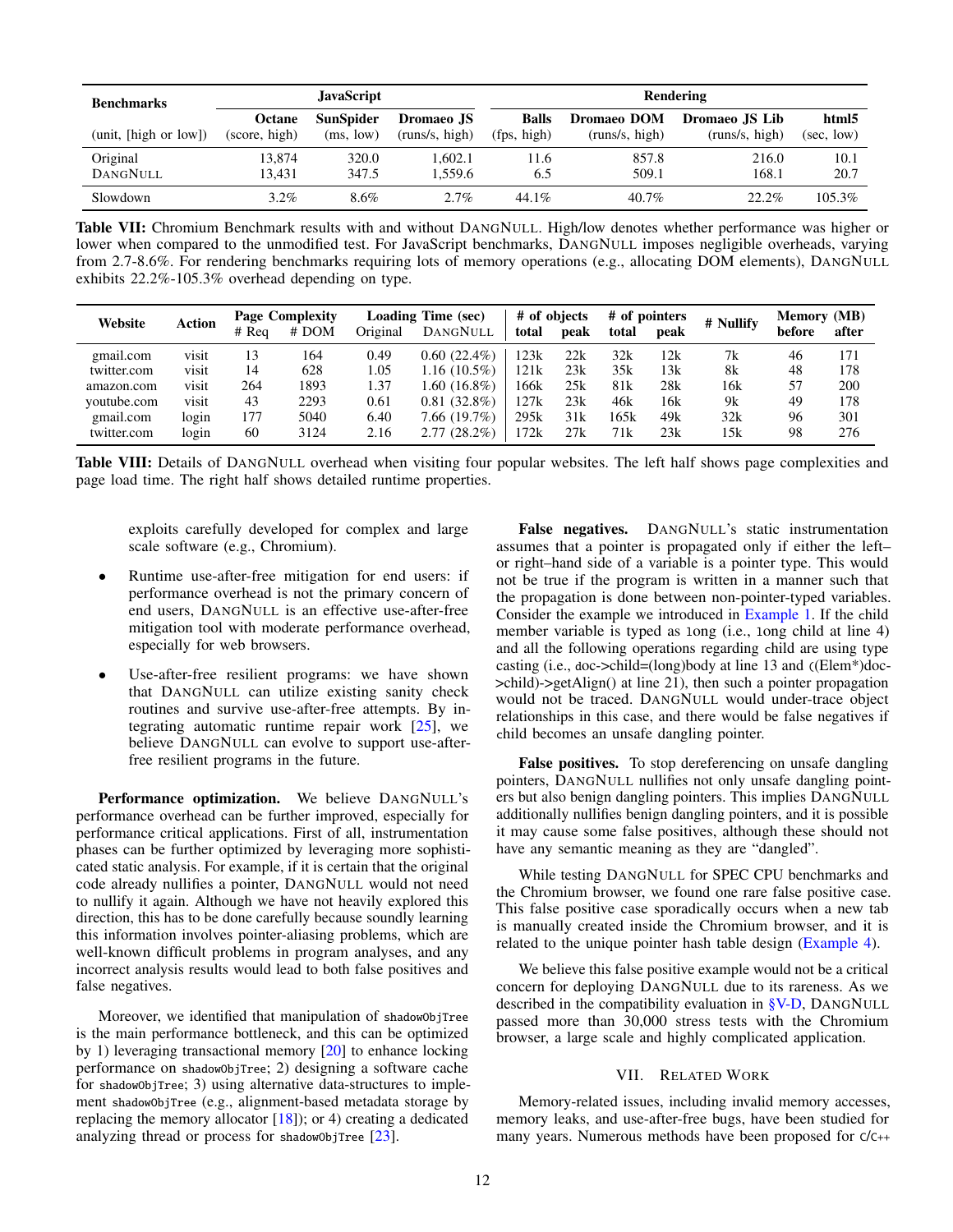```
1 enum child_status {IN_USE=0, DELETED=1};
2 hash_map <Element*, child_status, ptrHash> allChilds;
 3
4 Document *doc = new Document():
5 Element *elem = new Element();
6
7 // hold child reference
8 doc->child = elem;
 9
10 // mark it as in-use in the hash_map
11 allChilds[elem] = IN_USE;
12
13 // delete child, nullified accordingly
14 delete doc->child;
15
16 // doc->child is nullified,
17 // but Chromium relies on the stale pointer
18 allChilds[doc->child] = DELETED;
19
20 // makes sure all childs are deleted
21 for (it = allChilds.begin(); it != allChilds.end(); ++ it)
22 if (it->second == IN_USE)
23 delete it->first;
```
<span id="page-12-0"></span>Example 4: A simplified false positive example of DANGNULL in the Chromium browser. This sporadically occurred when the tab is manually created inside the browser. If applications rely on the stale pointer (using the freed pointer as a concrete value, as doc→child in line 18), DANGNULL can cause a false positive. We fixed this issue for DANGNULL by switching the order of deletion and marking operations (switching line 14 and line 18).

programs. In this section, we categorize them and compare them with DANGNULL.

Use-after-free detectors. There is a line of research specifically focusing on detecting use-after-free vulnerabilities. In general, use-after-free vulnerabilities can be detected through both static and dynamic analysis. However, since 1) a dangling pointer itself is not erroneous behavior and 2) statically determining whether a dangling pointer will actually be used in the future requires precise points-to and reachability analyses across all possible inter-procedure paths, even state-of-the-art use-after-free detection tools based on the static analysis are only suitable for analyzing small programs [\[13,](#page-14-7) [34\]](#page-14-8).

For this reason, most use-after-free detectors [\[6,](#page-13-2) [30,](#page-14-2) [48\]](#page-14-5) are based on the runtime dynamic analysis. CETS [\[30\]](#page-14-2) maintains a unique identifier with each allocated object, associates this metadata with pointers, and checks that the object is still allocated on pointer dereferences. To handle pointer arithmetic, CETS uses taint propagation (i.e., the resulting pointer will inherit the metadata from the base pointer of the corresponding arithmetic operation). Unfortunately, the assumption behind this design choice —the propagated pointer should point to the same object—does not always hold, which results in high false positive rates. From our experiments, CETS raised false alarms on 5 out of 16 tested programs while DANGNULL was able to correctly run all 16 programs. In addition to high false positive rates, CETS relies on explicit checks to guarantee the memory access validity for all memory operations, thus imposing higher performance overhead in SPEC CPU2006 compared to DANGNULL. For 4 programs (bzip2, milc, sjeng, h26 $\overline{4}$ ref, and lbm) that CETS was able to run<sup>[7](#page-12-1)</sup>, on average it incurred 40% slow down, while DANGNULL incurred 1% slow down.

Undangle [\[6\]](#page-13-2) is another runtime dynamic analysis tool to detect use-after-free. It assigns each return value of memory allocation functions a unique label, and employs a dynamic taint analysis to track the propagation of these labels. On memory deallocation, Undangle checks which memory slots are still associated with the corresponding label, and then determines the unsafe dangling pointers based on the *lifetime* of dangling pointers (i.e., if the lifetime of a dangling pointer is higher than the certain threshold number, it is identified as an unsafe dangling pointer). While this approach can collect more complete pointer propagation information than DANGNULL (which would better help a bug triage or debugging process), a significant performance cost is required.

Control flow integrity. Control flow integrity (CFI) [\[1,](#page-13-8) [49–](#page-14-40) [51\]](#page-14-11) enforces indirect function calls to be legitimate (i.e., enforcing integrity of the control-flows). Similarly, SafeDispatch [\[22\]](#page-14-12) prevents illegal control flows from virtual function call sites. Unlike use-after-free and memory error detectors, CFI makes useafter-free vulnerabilities difficult to exploit. Specifically, CFI only shepherds function pointers to guarantee legitimate control flows. In practice, however, most CFI implementations enforce coarse-grained CFI to avoid heavy performance overheads and false positive alarms, but recent research [\[7,](#page-13-3) [11,](#page-14-17) [15,](#page-14-18) [16\]](#page-14-19) has demonstrated that all the aforementioned coarse-grained CFI implementations can be bypassed. Moreover, dangling pointers can also be abused to corrupt non-control data (e.g., vector length variables, user privilege bits, or sandbox enforcing flags) in objects [\[8\]](#page-13-4), all of which are not function pointers, which makes CFI based protection techniques bypassable. For example, a recent attack [\[27\]](#page-14-20) overwrote user permission bits in the metadata to bypass user authorizations, including all other defense mechanisms. As an another example, vector length variable corruption is one popular technique to exploit use-afterfree vulnerabilities that lead to information leakage attacks or additional heap buffer overflows.

DANGNULL eliminates dangling pointers at the moment they are created. Thus, it can protect not only control flows but also any other security sensitive metadata in the objects from being abused by use-after-free or double-free vulnerabilities.

Memory error detectors. Memcheck (Valgrind) [\[32\]](#page-14-9) and Purify [\[19\]](#page-14-1) are popular solutions for detecting memory errors. Since their main goal is to help debugging, they are designed to be complete (incurring no false negatives) and general (detecting all classes of memory problems) in identifying memory-leak vulnerabilities, imposing very high memory and CPU overheads.

AddressSanitizer [\[38\]](#page-14-4) is another popular tool developed recently that optimizes the method of representing and probing the status of allocated memory. However, due to an assumption to support this optimization (a quarantine zone that prevents reuse of previously freed memory blocks), it cannot detect use-after-free bugs if the assumption does not hold (i.e., heap objects are reallocated). Specifically, attackers can easily leverage various techniques to force reallocation of previously freed memory blocks, such as Heap Spraying [\[10,](#page-14-13) [36\]](#page-14-14) and Heap Fengshui [\[39\]](#page-14-15). To clearly demonstrate this issue, we developed a proof-of-concept exploit bypassing the detection of AddressSanitizer [\(Example 5\)](#page-13-6). However, with DANGNULL, all

<span id="page-12-1"></span><sup>7</sup>CETS failed to compile 7 programs out of 16 SPEC CPU2006 programs we tested.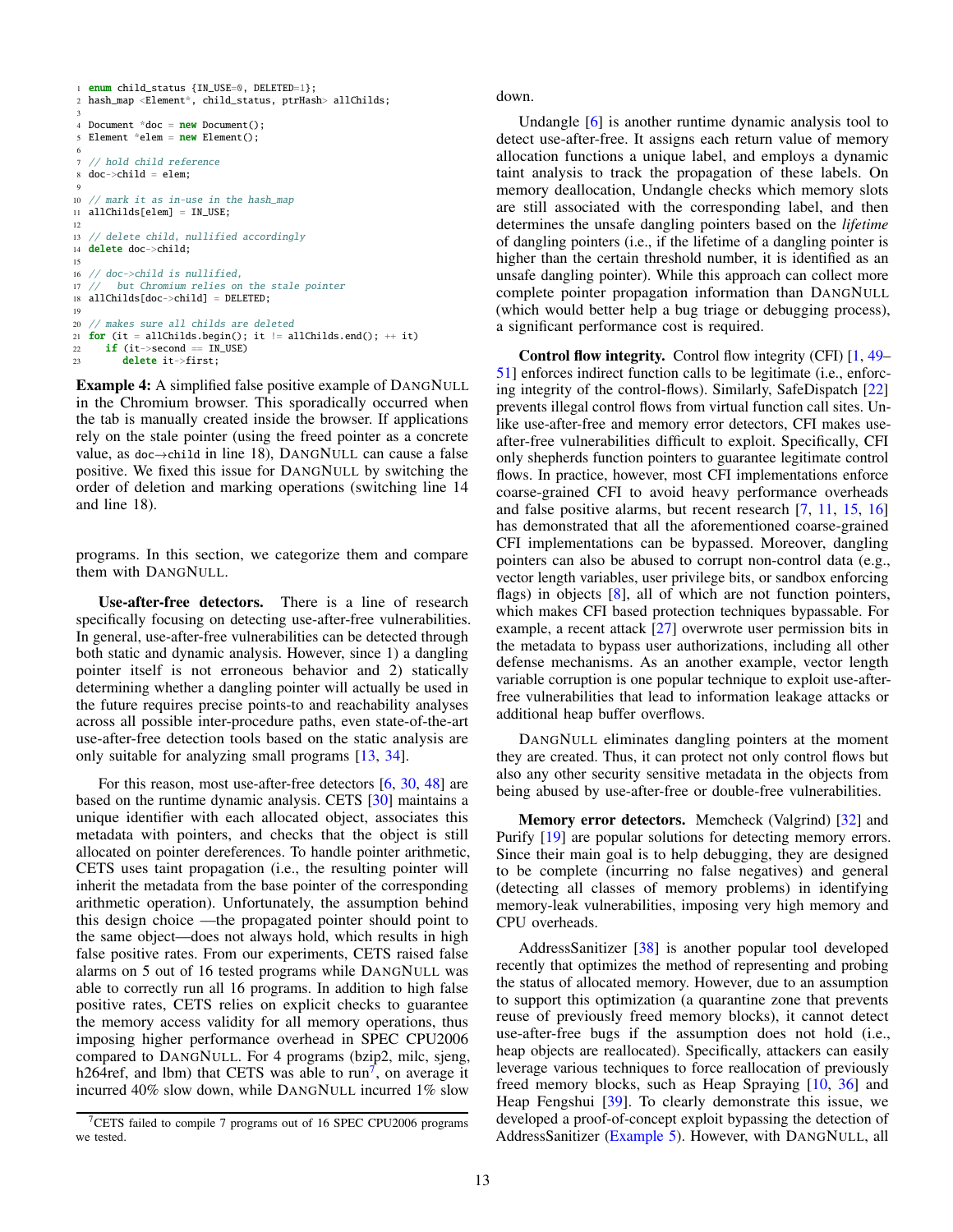```
1 function onOpened() {
2 buf = ms.addSourceBuffer(...);
 3 // disconnect the target obj
 4 vid.parentNode.removeChild(vid);
 5 vid = null:
     // free the target obj
     \mathsf{ac}();
 8
9 + var drainBuffer = new Uint32Array(1024*1024*512);
10 + drainBuffer = null;11 + // drain the quarantine zone
12 + qc();
13
14 + for (var i = 0; i < 500; i ++) {
15 + // allocate/fill up the landing zone
16 + var landBuffer = new Uint32Array(44);
17 + for (var j = 0; j < 44; j +1)
18 + landBuffer[j] = 0x1234;
19 + }
20
21 // trigger use-after-free
22 buf.timestampOffset = 100000;
23 }
24
25 ms = new WebKitMediaSource();
26 ms.addEventListener('webkitsourceopen', onOpened);
27
28 // NOTE.<br>29 // \langle \text{Vi} \rangle29 // <video id="vid"></video>
30 vid = document.getElementById('vid');
31 vid.src = window.URL.createObjectURL(ms);
```
<span id="page-13-6"></span>Example 5: An example of exploits (Bug ID 162835) bypassing AddressSanitizer [\[38\]](#page-14-4). Lines with  $+$  marks show the bypassing routine, which keeps allocating the same sized memory to drain the quarantine zone of AddressSanitizer. Once the quarantine zone is drained, AddressSanitizer returns the previously freed memory block (i.e., an object is allocated in the previously freed memory region), which means it cannot identify memory semantic mismatches introduced by unsafe dangling pointers. Thus, AddressSanitizer cannot detect use-after-free exploits in this case, and this technique can be generalized to other use-after-free exploits with a different allocation size. However, DANGNULL detected this sophisticated exploit.

dangling pointers will be nullified upon the deallocation of their objects, rendering use-after-free vulnerabilities unexploitable, even with sophisticated manipulations.

Safe memory allocators. Many safe memory allocators have been proposed to prevent dangling pointer issues. Cling [\[2\]](#page-13-0) can disrupt a large class of exploits targeting use-after-free vulnerabilities by restricting memory reuse to objects of the same type. Diehard and Dieharder [\[4,](#page-13-1) [33\]](#page-14-3) mitigate dangling pointer issues by approximating an infinite-sized heap.

Smart pointers. A smart pointer is an abstract data type that encapsulates a pointer to support automatic resource management. Theoretically, an application would not suffer from use-after-free issues if all the pointers are represented with smart pointers (i.e., no raw pointers are used in the application code). However, it is common to expose raw pointers even in applications heavily using smart pointers. For example, in order to break the resource graph cycle connected with shared pointers  $(e.g., std.: shared\_ptr in C++11), browser rendering engines$ including WebKit  $[45]$  and Blink  $[5]$  usually expose a raw pointer instead of using weak pointers (e.g., std::weak\_ptr in C++11) to avoid extra performance overheads and be compatible with legacy code  $[26]$ , and these exposed raw pointers have been major use-after-free vulnerability sources for those engines. Note that automatically wrapping raw pointers with smart pointers is another challenging static analysis problem, as this requires understanding precise raw pointer semantics to be properly implemented.

#### VIII. CONCLUSIONS

<span id="page-13-5"></span>In this paper, we presented DANGNULL, a system that detects temporal memory safety violations in runtime. We implemented DANGNULL, applied it to Chromium, and conducted a thorough evaluation showing the effectiveness and compatibility of DANGNULL. In particular, we demonstrated that DANGNULL can be applied to complex, large-scale software, such as the Chromium browser, to effectively mitigate use-after-free exploits with even the most sophisticated attack techniques. We believe DANGNULL can be used for a range of security applications: back-end use-after-free detection, runtime use-after-free mitigation, or use-after-free resilient programs.

#### ACKNOWLEDGMENTS

The authors would like to thank the anonymous reviewers for their valuable comments. We thank Juan Caballero for the thoughtful feedback that guided the final version of this paper. We also thank the various members of our operations staff who provided proofreading of this paper. This material is based upon work supported in part by the National Science Foundation under Grants No. CNS-1017265, CNS-0831300, and CNS-1149051, by the Office of Naval Research under Grant No. N000140911042, by the Department of Homeland Security under contract No. N66001-12-C-0133, and by the United States Air Force under Contract No. FA8650-10-C-7025. Any opinions, findings, and conclusions or recommendations expressed in this material are those of the authors and do not necessarily reflect the views of the National Science Foundation, the Office of Naval Research, the Department of Homeland Security, or the United States Air Force.

#### **REFERENCES**

- <span id="page-13-8"></span>[1] M. Abadi, M. Budiu, U. Erlingsson, and J. Ligatti, "Control-flow integrity," in *ACM Conference on Computer and Communications Security (CCS)*, 2005.
- <span id="page-13-0"></span>[2] P. Akritidis, "Cling: A Memory Allocator to Mitigate Dangling Pointers," in *USENIX Security Symposium (Security)*, 2010.
- <span id="page-13-7"></span>[3] Alexa, "The Top 500 Sites on the Web," [http://www.alexa.com/](http://www.alexa.com/topsites) [topsites,](http://www.alexa.com/topsites) Aug 2014.
- <span id="page-13-1"></span>[4] E. D. Berger and B. G. Zorn, "DieHard: Probabilistic Memory Safety for Unsafe Languages," in *ACM SIGPLAN Conference on Programming Language Design and Implementation (PLDI)*, 2006.
- <span id="page-13-9"></span>[5] Blink : the rendering engine used by Chromium, [http://www.](http://www.chromium.org/blink) [chromium.org/blink,](http://www.chromium.org/blink) Aug 2014.
- <span id="page-13-2"></span>[6] J. Caballero, G. Grieco, M. Marron, and A. Nappa, "Undangle: Early Detection of Dangling Pointers in Use-after-free and Double-free Vulnerabilities," in *International Symposium on Software Testing and Analysis (ISSTA)*, 2012.
- <span id="page-13-3"></span>[7] N. Carlini and D. Wagner, "ROP is still dangerous: Breaking modern defenses," in *USENIX Security Symposium (Security)*, 2014.
- <span id="page-13-4"></span>[8] S. Chen, J. Xu, E. C. Sezer, P. Gauriar, and R. K. Iyer, "Noncontrol-data Attacks Are Realistic Threats," in *USENIX Security Symposium (Security)*, 2005.